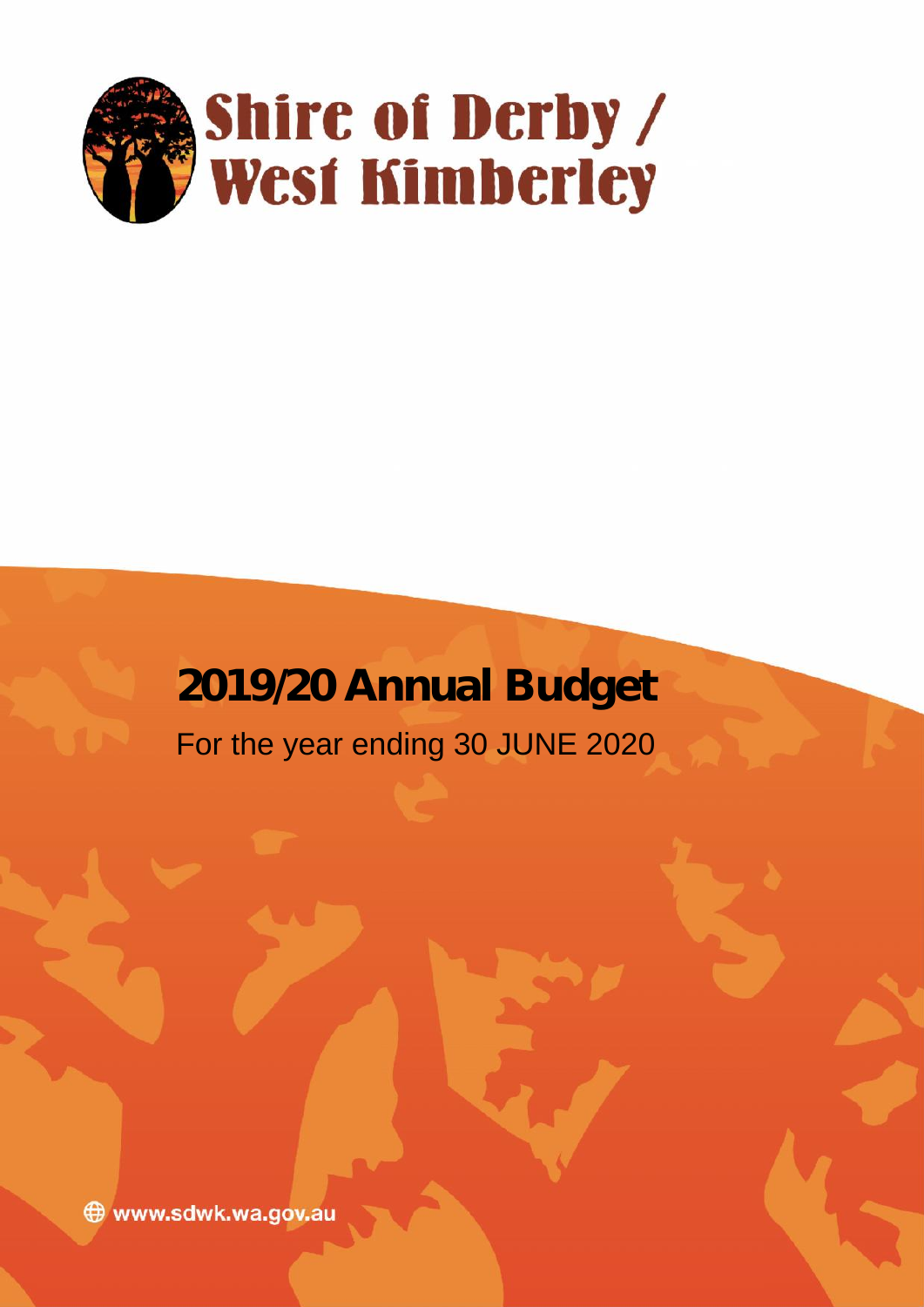# **SHIRE OF DERBY/WEST KIMBERLEY**

# **BUDGET**

# **FOR THE YEAR ENDED 30 JUNE 2020**

# **TABLE OF CONTENTS**

| Statement of Comprehensive Income by Nature or Type             | 2  |
|-----------------------------------------------------------------|----|
| <b>Basis of Preparation</b>                                     | 3  |
| Statement of Comprehensive Income by Program                    | 4  |
| <b>Statement of Cash Flows</b>                                  | 6  |
| Rate Setting Statement by Program                               | 7  |
| Rates and Service Charges                                       | 8  |
| <b>Net Current Assets</b>                                       | 11 |
| Reconciliation of Cash                                          | 14 |
| <b>Fixed Assets</b>                                             | 15 |
| <b>Asset Depreciation</b>                                       | 17 |
| Borrowings                                                      | 18 |
| <b>Cash Backed Reserves</b>                                     | 20 |
| Fees and Charges                                                | 21 |
| <b>Grant Revenue</b>                                            | 21 |
| Other Information                                               | 22 |
| <b>Major Land Transactions</b>                                  | 23 |
| <b>Major Trading Undertaking</b>                                | 23 |
| Interests in Joint Arrangements                                 | 23 |
| <b>Trust</b>                                                    | 24 |
| <b>Significant Accounting Policies - Other</b>                  | 25 |
| Significant Accounting Policies - Change in Accounting Policies | 26 |

# **SHIRE'S VISION**

A friendly and diverse place with awesome opportunities.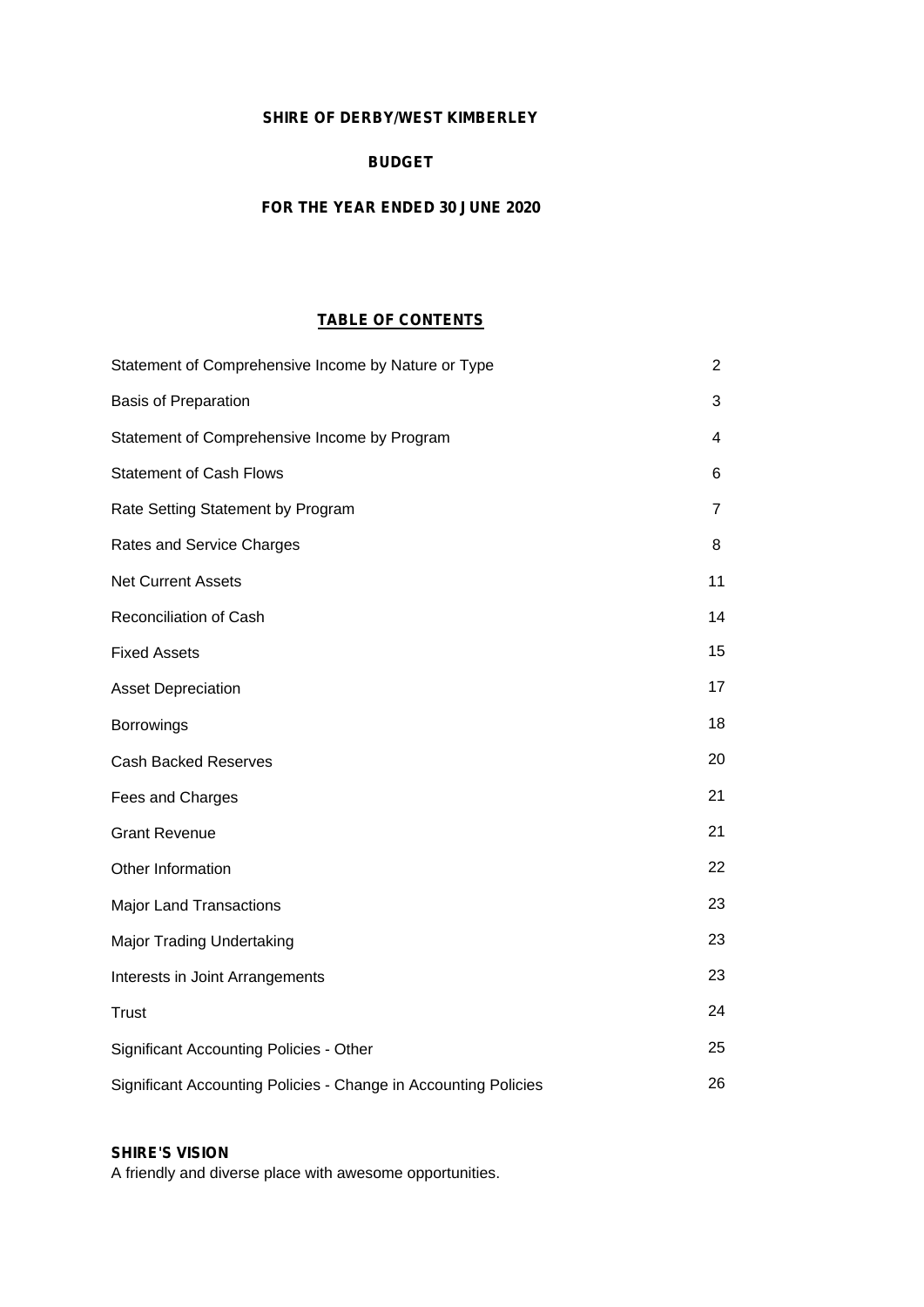# **STATEMENT OF COMPREHENSIVE INCOME FOR THE YEAR ENDED 30TH JUNE 2020 BY NATURE OR TYPE**

|                                              |                  | 2019/20        | 2018/19        | 2018/19        |
|----------------------------------------------|------------------|----------------|----------------|----------------|
|                                              | <b>NOTE</b>      | <b>Budget</b>  | <b>Actual</b>  | <b>Budget</b>  |
|                                              |                  | \$             | \$             | \$             |
| <b>Revenue</b>                               |                  |                |                |                |
| Rates                                        | 1(a)             | 7,285,776      | 6,678,945      | 6,716,700      |
| Operating grants, subsidies and              |                  |                |                |                |
| contributions                                | $\boldsymbol{9}$ | 6,823,878      | 6,583,898      | 3,417,300      |
| Fees and charges                             | 8                | 3,699,340      | 3,861,315      | 3,754,500      |
| Interest earnings                            | 10(a)            | 320,075        | 391,058        | 306,500        |
| Other revenue                                | 10(b)            | 203,000        | 635,992        | 290,200        |
|                                              |                  | 18,332,069     | 18, 151, 208   | 14,485,200     |
| <b>Expenses</b>                              |                  |                |                |                |
| Employee costs                               |                  | (7,080,355)    | (6,444,273)    | (6,420,600)    |
| Materials and contracts                      |                  | (8,434,621)    | (10, 389, 531) | (14, 296, 900) |
| Utility charges                              |                  | (1,011,098)    | (964, 190)     | (1,011,300)    |
| Depreciation on non-current assets           | 5                | (8, 554, 193)  | (6,668,195)    | (9,018,200)    |
| Interest expenses                            | 10(d)            | (259, 622)     | (192, 987)     | (244, 300)     |
| Insurance expenses                           |                  | (971, 377)     | (956, 677)     | (989,000)      |
| Other expenditure                            |                  | (415,050)      | (1, 256, 263)  | (1,097,200)    |
|                                              |                  | (26, 726, 316) | (26, 872, 116) | (33,077,500)   |
| <b>Subtotal</b>                              |                  | (8, 394, 247)  | (8,720,908)    | (18, 592, 300) |
| Non-operating grants, subsidies and          |                  |                |                |                |
| contributions                                | 9                | 3,639,968      | 5,921,502      | 9,979,700      |
| Loss on asset disposals                      | 4(b)             | (135,000)      | $\mathbf 0$    | 0              |
|                                              |                  | 3,504,968      | 5,921,502      | 9,979,700      |
| <b>Net result</b>                            |                  | (4,889,279)    | (2,799,406)    | (8,612,600)    |
|                                              |                  |                |                |                |
| Other comprehensive income                   |                  |                |                |                |
| Changes on revaluation of non-current assets |                  | $\mathsf 0$    | $\pmb{0}$      | 0              |
| Total other comprehensive income             |                  | $\mathbf 0$    | $\pmb{0}$      | $\mathbf 0$    |
| <b>Total comprehensive income</b>            |                  | (4,889,279)    | (2,799,406)    | (8,612,600)    |

This statement is to be read in conjunction with the accompanying notes.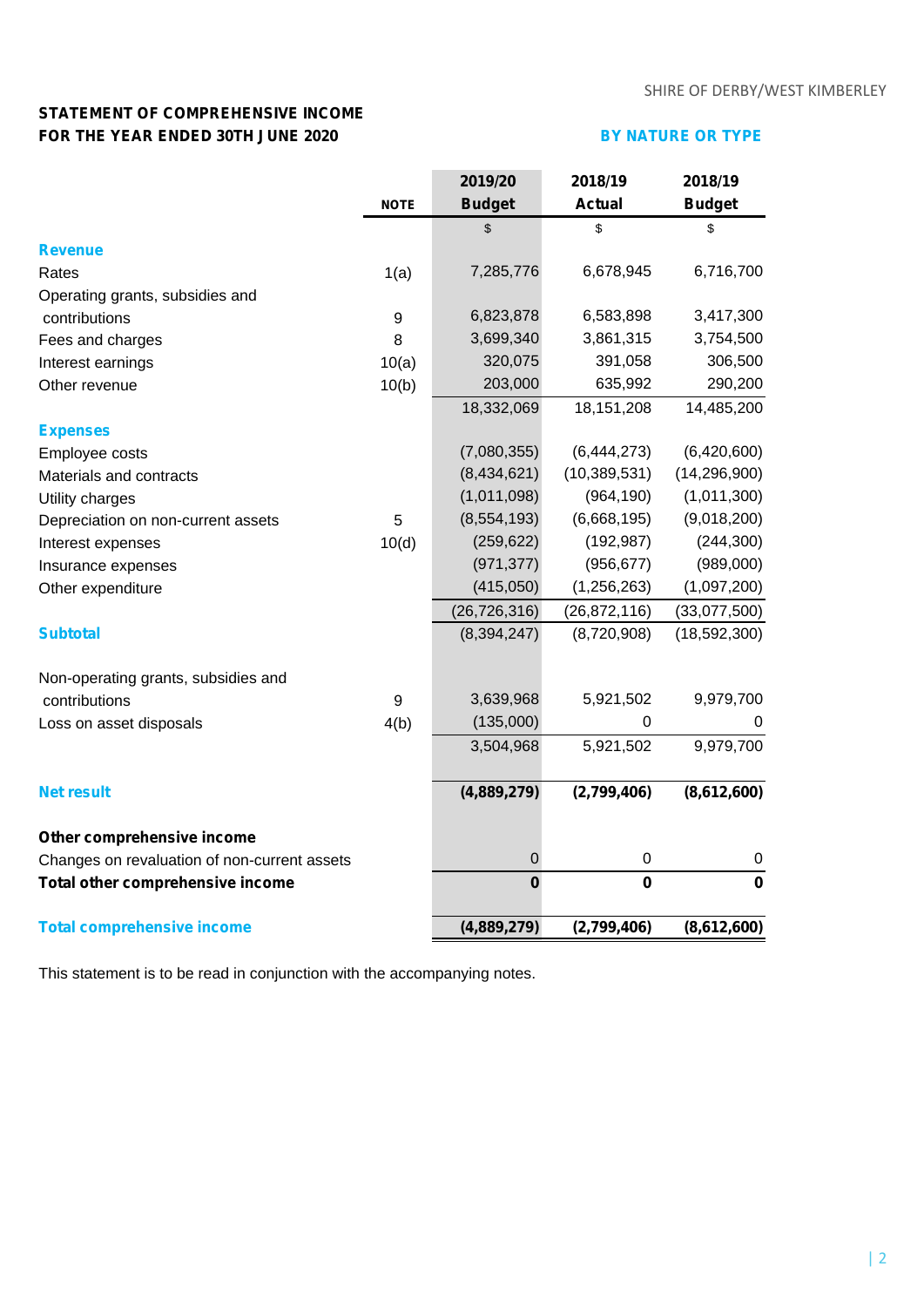### **FOR THE YEAR ENDED 30TH JUNE 2020**

Standards (as they apply to local governments and not-for-profit entities) and interpretations of the Australian Accounting Standards Board, and the*Local* not non-operating grants. *Government Act 1995* and accompanying regulations. The *Local Government (Financial Management) Regulations 1996* take precedence over Australian Accounting Standards. Regulation 16 prohibits a local government from **CONTRIBUTIONS**<br>Trecognising as assets Crown land that is a public thoroughfare, such as land Amounts received specifically for the acquisition, constru recognising as assets Crown land that is a public thoroughfare, such as land under roads, and land not owned by but under the control or management of upgrading of non-current assets paid to a local government, irrespective of the local government, unless it is a golf course, showground, racecourse or whether these amounts are received as capital grants, subsidies, contributions recreational facility of State or regional significance. Consequently, some or donations. assets, including land under roads acquired on or after 1 July 2008, have not<br>been recognised in this budget. This is not in accordance with the requirements FEES AND CHARGES been recognised in this budget. This is not in accordance with the requirements **FEES AND CHARGES**<br>of AASB 1051 Land Under Roads paragraph 15 and AASB 116 Property, Plant Revenue (other than service charges) from the use o *of AASB 1051 Land Under Roads* paragraph 15 and *AASB 116 Property, Plant* and Equipment paragraph 7. **made for local government services**, sewerage rates, rentals, hire charges, fee

Accounting policies which have been adopted in the preparation of this budget penalties and administration fees. Local governments may wish to disclose have been consistently applied unless stated otherwise. Except for cas have been consistently applied unless stated otherwise. Except for cash flow and rate setting information, the budget has been prepared on the accrual basis penalties, other fees and charges. and is based on historical costs, modified, where applicable, by the measurement at fair value of selected non-current assets, financial assets and **INTEREST EARNINGS** liabilities. Interest and other items of a similar nature received from bank and investment

### **THE LOCAL GOVERNMENT REPORTING ENTITY** debtors.

All funds through which the Shire of Derby/West Kimberley controls resources<br>to carry on its functions have been included in the financial statements forming. **OTHER REVENUE / INCOME** to carry on its functions have been included in the financial statements forming part of this budget. **Other revenue, which can not be classified under the above headings, includes** 

In the process of reporting on the local government as a single unit, all separated by note to ensure the correct calculation of ratios. transactions and balances between those Funds (for example, loans and transfers between Funds) have been eliminated. **EXPENSES**

All monies held in the Trust Fund are excluded from the financial statements. All costs associated with the employment of person such as salaries, wages,

Balances shown in this budget as 2018/19 Actual are estimates as forecast at the time of budget preparation and are subject to final adjustments.

Explanation of the changes arising from these standards is provided at Note 15.

### **RATES**

All rates levied under the *Local Government Act 1995*. Includes general, **INSURANCE** ex-gratia rates, less discounts offered. Exclude administration fees, interest included as a cost of employment. on instalments, interest on arrears, service charges and sewerage rates.

Service charges imposed under Division 6 of Part 6 of the *Local Government* investments. *Act 1995.* Regulation 54 of the *Local Government (Financial Management) Regulations 1996* identifies these as television and radio broadcasting, **DEPRECIATION ON NON-CURRENT ASSETS** underground electricity and neighbourhood surveillance services. Depreciation expense raised on all classes of assets.

Excludes rubbish removal charges. Interest and other items of a similar **INTEREST EXPENSES** nature received from bank and investment accounts, interest on rate Interest and other costs of finance paid, including costs of finance for loan instalments, interest on rate arrears and interest on debtors.

**PROFIT ON ASSET DISPOSAL OTHER EXPENDITURE**<br> **Profit on the disposal of assets including gains on the disposal of long term** Statutory fees, taxes, pro investments. Losses are disclosed under the expenditure classifications. Donations and subsidies made to community groups.

### **BASIS OF PREPARATION REVENUES (CONTINUED)**

The budget has been prepared in accordance with Australian Accounting **OPERATING GRANTS, SUBSIDIES AND CONTRIBUTIONS**<br>Standards (as they apply to local governments and not-for-profit entities) and Refer to all amounts rece

for service, photocopying charges, licences, sale of goods or information, fines,

accounts, interest on rate instalments, interest on rate arrears and interest on

dividends, discounts, and rebates. Reimbursements and recoveries should be

### **EMPLOYEE COSTS**

A separate statement of those monies appears at Note 13 to the budget. allowances, benefits such as vehicle and housing, superannuation, employment expenses, removal expenses, relocation expenses, worker's compensation **2018/19 ACTUAL BALANCES** insurance, training costs, conferences safety expenses, medical examinations,

### **MATERIALS AND CONTRACTS**

**CHANGE IN ACCOUNTING POLICIES All expenditures on materials, supplies and contracts not classified under other** On the 1 July 2019 the following new accounting policies are to headings. These include supply of goods and materials, legal expenses be adopted and have impacted on the preparation of the budget:<br>
consultancy, maintenance e adopted and have impacted on the preparation of the budget: consultancy, maintenance agreements, communication expenses, advertising<br>
AASB 15 - Revenue from Contracts with Customers: expenses, membership, periodicals, pu AASB 15 - Revenue from Contracts with Customers; expenses, membership, periodicals, publications, hire expenses, rental, leases, and frequence of the expenses of the expenses of the expenses of the expenses of the expenses AASB 16 - Leases; and<br>AASB 1058 - Income of Not-for-Profit Entities.<br>AASB 1058 - Income of Not-for-Profit Entities.<br>AASB 1058 - Income of Not-for-Profit Entities. such as contract services, consultancy, information technology, rental or lease expenditures.

### **UTILITIES (GAS, ELECTRICITY, WATER, ETC.)**

**KEY TERMS AND DEFINITIONS - NATURE OR TYPE** EXpenditures made to the respective agencies for the provision of power, gas or water. Exclude expenditures incurred for the reinstatement of roadwork on **REVENUES** behalf of these agencies.

All insurance other than worker's compensation and health benefit insurance

### **LOSS ON ASSET DISPOSAL**

**SERVICE CHARGES Loss on the disposal of fixed assets includes loss on disposal of long term** 

debentures, overdraft accommodation and refinancing expenses.

Statutory fees, taxes, provision for bad debts, member's fees or State taxes.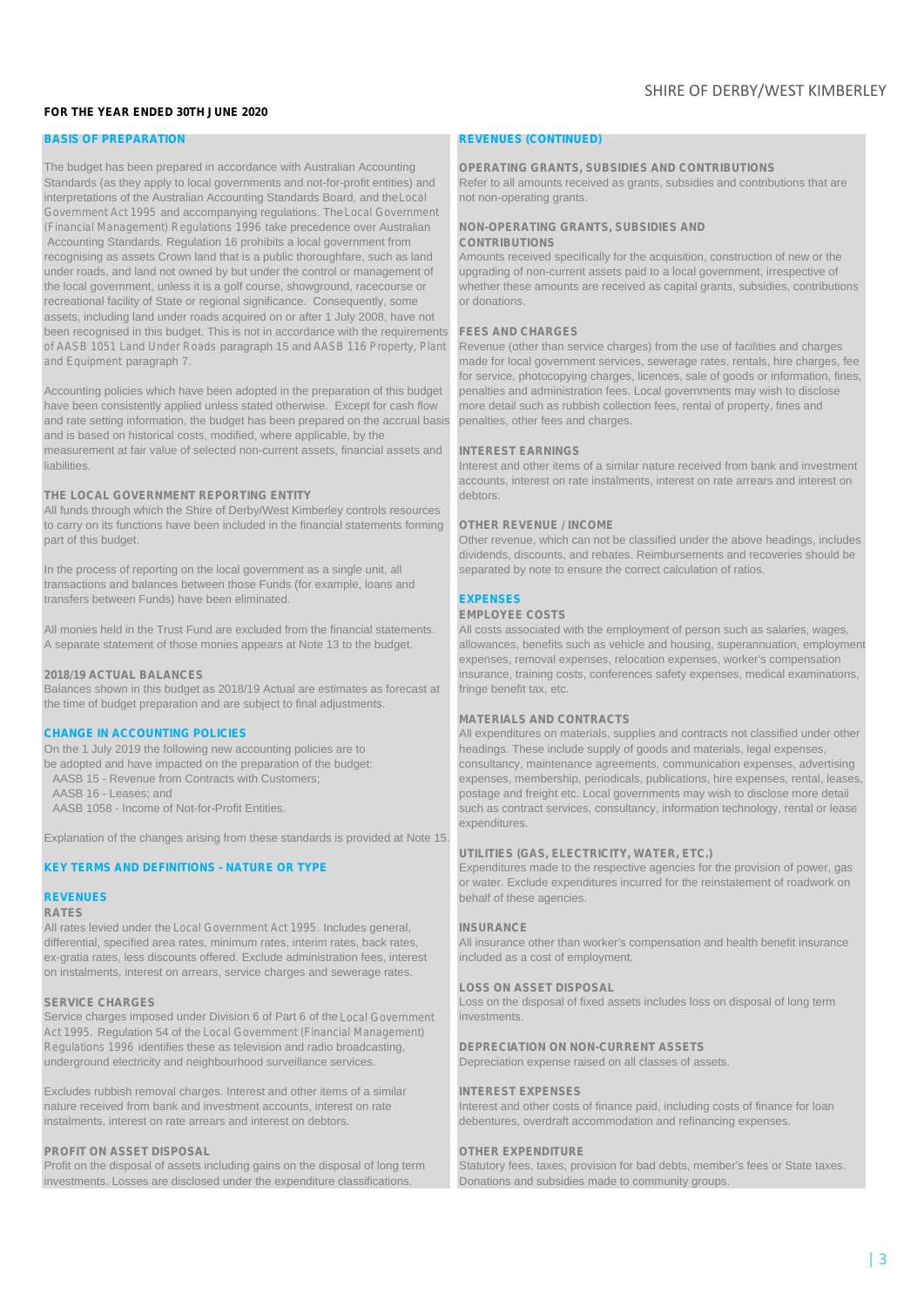# SHIRE OF DERBY/WEST KIMBERLEY

# **STATEMENT OF COMPREHENSIVE INCOME FOR THE YEAR ENDED 30TH JUNE 2020 BY REPORTING PROGRAM**

|                                                   |                     | 2019/20        | 2018/19        | 2018/19        |
|---------------------------------------------------|---------------------|----------------|----------------|----------------|
|                                                   | <b>NOTE</b>         | <b>Budget</b>  | <b>Actual</b>  | <b>Budget</b>  |
| <b>Revenue</b>                                    | 1, 8, 9, 10(a), (b) | \$             | \$             | \$             |
| Governance                                        |                     | 100            | 29,666         | 62,100         |
| General purpose funding                           |                     | 10,400,121     | 11,535,985     | 9,028,200      |
| Law, order, public safety                         |                     | 45,350         | 43,957         | 46,500         |
| Health                                            |                     | 699,038        | 545,100        | 527,600        |
| <b>Education and welfare</b>                      |                     | 515,590        | 149,189        | 400,000        |
| Housing                                           |                     | 78,890         | 15,171         | 18,100         |
| Community amenities                               |                     | 1,802,700      | 1,871,351      | 1,877,300      |
| Recreation and culture                            |                     | 344,050        | 312,588        | 295,700        |
| Transport                                         |                     | 4,304,530      | 3,479,599      | 2,076,700      |
| Economic services                                 |                     | 94,500         | 109,609        | 89,000         |
| Other property and services                       |                     | 47,200         | 58,993         | 64,000         |
|                                                   |                     | 18,332,069     | 18, 151, 208   | 14,485,200     |
| <b>Expenses excluding finance costs</b>           | 5,10(c)(e)(f)(f)    |                |                |                |
| Governance                                        |                     | (1,014,468)    | (1,950,797)    | (1,405,100)    |
| General purpose funding                           |                     | (168, 893)     | (482, 895)     | (301,000)      |
| Law, order, public safety                         |                     | (614, 843)     | (402, 078)     | (463, 400)     |
| Health                                            |                     | (1,523,148)    | (814, 562)     | (905, 800)     |
| <b>Education and welfare</b>                      |                     | (399, 035)     | (568, 585)     | (713, 700)     |
| Housing                                           |                     | (29, 993)      | (167, 071)     | (157,500)      |
| Community amenities                               |                     | (3,895,486)    | (3,807,283)    | (4,032,900)    |
| Recreation and culture                            |                     | (5,771,038)    | (3,624,505)    | (4,347,500)    |
| Transport                                         |                     | (11, 858, 931) | (12,888,641)   | (18, 212, 000) |
| Economic services                                 |                     | (1, 246, 334)  | (534, 756)     | (702, 800)     |
| Other property and services                       |                     | 55,475         | (1,437,956)    | (1,591,500)    |
|                                                   |                     | (26, 466, 694) | (26, 679, 129) | (32, 833, 200) |
|                                                   |                     |                |                |                |
| <b>Finance costs</b><br>Governance                | 6, 10(d)            | 0              | (28, 345)      | 0              |
|                                                   |                     | 0              | (369)          | (1,000)        |
| General purpose funding                           |                     | (68, 137)      | (46, 644)      | (65,600)       |
| Housing                                           |                     | (2, 186)       | (1,740)        | (3,900)        |
| Recreation and culture                            |                     | (164, 212)     |                |                |
| Transport                                         |                     |                | (107, 156)     | (156, 400)     |
| Economic services                                 |                     | (25,087)       | (8,733)        | (17, 400)      |
|                                                   |                     | (259, 622)     | (192, 987)     | (244, 300)     |
| <b>Subtotal</b>                                   |                     | (8, 394, 247)  | (8,720,908)    | (18,592,300)   |
| Non-operating grants, subsidies and contributions | 9                   | 3,639,968      | 5,921,502      | 9,979,700      |
| (Loss) on disposal of assets                      | 4(b)                | (135,000)      | 0              | 0              |
|                                                   |                     | 3,504,968      | 5,921,502      | 9,979,700      |
| <b>Net result</b>                                 |                     | (4,889,279)    | (2,799,406)    | (8,612,600)    |
| Other comprehensive income                        |                     |                |                |                |
| Changes on revaluation of non-current assets      |                     | 0              | 0              | 0              |
| Total other comprehensive income                  |                     | $\bf{0}$       | $\mathbf 0$    | $\bf{0}$       |
| <b>Total comprehensive income</b>                 |                     | (4,889,279)    | (2,799,406)    | (8,612,600)    |
|                                                   |                     |                |                |                |

This statement is to be read in conjunction with the accompanying notes.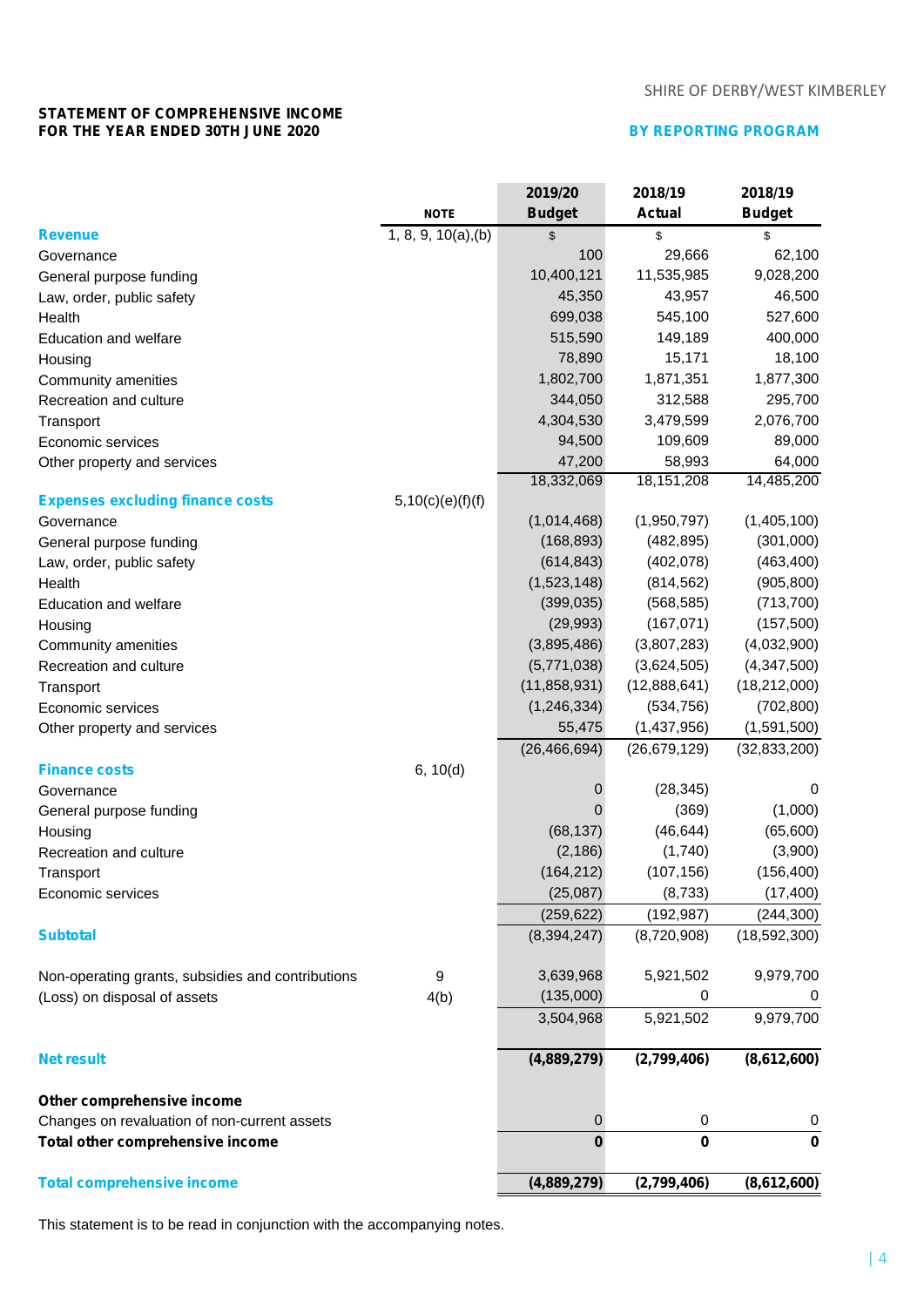### **FOR THE YEAR ENDED 30TH JUNE 2020**

### **KEY TERMS AND DEFINITIONS - REPORTING PROGRAMS**

In order to discharge its responsibilities to the community, Council has developed a set of operational and financial objectives. These objectives have been established both on an overall basis, reflected by the Shire's Community Vision, and for each of its broad activities/programs.

### **OBJECTIVE ACTIVITIES GOVERNANCE**

efficient allocation of scarce resources. members of council.

**GENERAL PURPOSE FUNDING**<br>To collect revenue to allow for the provision of services. **revenue. revenue.** 

**LAW, ORDER, PUBLIC SAFETY** environmentally conscious community. **Services** and animal control.

### **HEALTH**

### **EDUCATION AND WELFARE**

the elderly, children and youth. Services.

**HOUSING**

**COMMUNITY AMENITIES**

### **RECREATION AND CULTURE**

social well being of the community. cultural activities and various services.

# **TRANSPORT**

### **ECONOMIC SERVICES**

well being. Standpipes and pest control.

### **OTHER PROPERTY AND SERVICES**

To provide a decision making process for the Administration and operation of facilities and services to

Other costs that relate to the tasks of assisting elected members and ratepayers on matters which do not concern specific council services.

Rates, general purpose government grants and interest

Supervision of various by-laws, fire prevention, emergency

To provide an operational framework for Food quality and pest control, inspection of abattoir and environmental and community health.  $\qquad$  operation of child health clinic, analytical testing and environmental health administration.

To provide services to disadvantaged persons, Year round care, housing for the aged and educational

Help ensure adequate housing. Management and maintenance of staff and rental housing.

To provide services required by the community. Rubbish collections, recycling, refuse site operations, litter control, administration of the town planning scheme, cemetery operations, public toilet facilities, sewerage and protection of the environment.

To establish and effectively manage Maintenance and operation of the Town Hall, the acquatic infrastructure and resources which help the centre, recreation centre, library, community arts program,

To provide safe, effective and efficient Construction and maintenance of streets, roads, bridges, transport services to the community. footpaths, street lighting, traffic management and airport. Purchase and disposal of Council's road plant, parking control and police licensing.

To help promote the Shire and its economic Building control, saleyards, tourism and area promotion,

To monitor and control the Shire's overheads Private works operations, plant repairs and operation costs, operating accounts. stock and materials, property leases and rental, salaries and wages for council employees.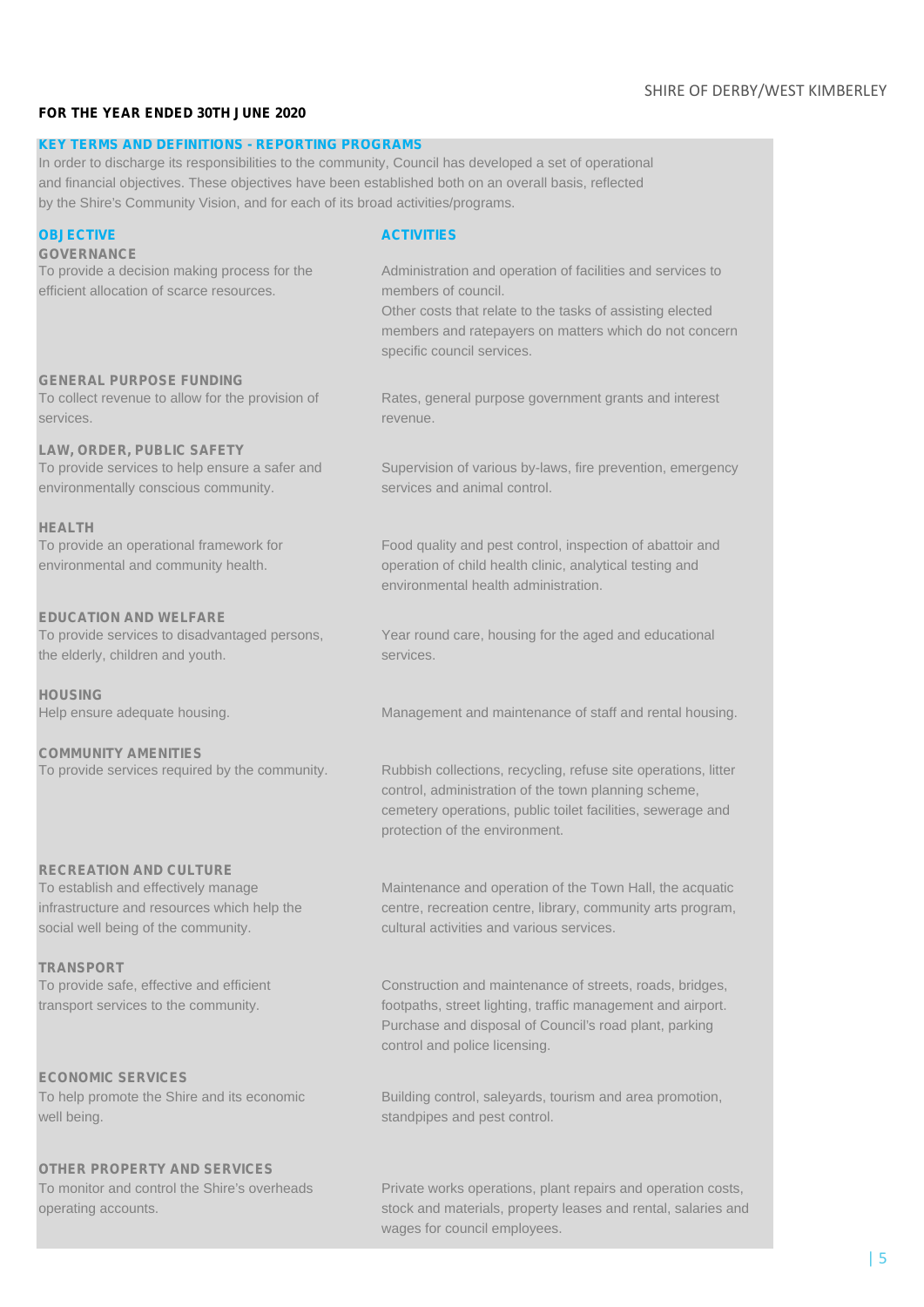# **STATEMENT OF CASH FLOWS FOR THE YEAR ENDED 30TH JUNE 2020**

# **BY NATURE OR TYPE**

|                                             |             | 2019/20       | 2018/19       | 2018/19        |  |
|---------------------------------------------|-------------|---------------|---------------|----------------|--|
|                                             | <b>NOTE</b> | <b>Budget</b> | <b>Actual</b> | <b>Budget</b>  |  |
|                                             |             | \$            | \$            | \$             |  |
| <b>CASH FLOWS FROM OPERATING ACTIVITIES</b> |             |               |               |                |  |
| <b>Receipts</b>                             |             |               |               |                |  |
| Rates                                       |             | 7,285,776     | 9,570,265     | 6,716,700      |  |
| Operating grants, subsidies and             |             |               |               |                |  |
| contributions                               |             | 9,162,228     | 6,023,111     | 8,504,100      |  |
| Fees and charges                            |             | 3,699,340     | 3,861,315     | 3,754,500      |  |
| Interest earnings                           |             | 320,075       | 391,058       | 306,500        |  |
| Goods and services tax                      |             | 171,907       | (362, 474)    | 1,620,090      |  |
| Other revenue                               |             | 203,000       | 635,992       | 290,200        |  |
|                                             |             | 20,842,326    | 20,119,267    | 21,192,090     |  |
| <b>Payments</b>                             |             |               |               |                |  |
| Employee costs                              |             | (7,080,355)   | (6,699,009)   | (6,420,600)    |  |
| Materials and contracts                     |             | (10,059,723)  | (9,390,564)   | (14,983,100)   |  |
| Utility charges                             |             | (1,011,098)   | (964, 190)    | (1,011,300)    |  |
| Interest expenses                           |             | (259, 622)    | (192, 987)    | (244, 300)     |  |
| Insurance expenses                          |             | (971, 377)    | (956, 677)    | (989,000)      |  |
| Goods and services tax                      |             | (171, 907)    | (124, 709)    | (1,620,090)    |  |
| Other expenditure                           |             | (415,050)     | (1,256,263)   | (1,097,200)    |  |
|                                             |             | (19,969,132)  | (19,584,399)  | (26, 365, 590) |  |
| Net cash provided by (used in)              |             |               |               |                |  |
| operating activities                        | 3           | 873,194       | 534,868       | (5, 173, 500)  |  |
| <b>CASH FLOWS FROM INVESTING ACTIVITIES</b> |             |               |               |                |  |
| Payments for purchase of                    |             |               |               |                |  |
| property, plant & equipment                 | 4(a)        | 0             | (1,213,164)   | (2,319,400)    |  |
| Payments for construction of                |             |               |               |                |  |
| infrastructure                              | 4(a)        | (5,482,735)   | (5, 161, 066) | (6,985,900)    |  |
| Non-operating grants,                       |             |               |               |                |  |
| subsidies and contributions                 |             |               |               |                |  |
| used for the development of assets          | 9           | 3,639,968     | 5,921,502     | 9,979,700      |  |
| Proceeds from sale of                       |             |               |               |                |  |
| plant & equipment                           | 4(b)        | 150,000       | $\pmb{0}$     | 419,500        |  |
| Net cash provided by (used in)              |             |               |               |                |  |
| investing activities                        |             | (1,692,767)   | (452, 728)    | 1,093,900      |  |
| <b>CASH FLOWS FROM FINANCING ACTIVITIES</b> |             |               |               |                |  |
| Repayment of borrowings                     | 6(a)        | (5,642,809)   | (146, 890)    | (160, 700)     |  |
| Proceeds from new borrowings                | 6(b)        | 2,000,000     | 0             | 0              |  |
| Net cash provided by (used in)              |             |               |               |                |  |
| financing activities                        |             | (3,642,809)   | (146, 890)    | (160, 700)     |  |
| Net increase (decrease) in cash held        |             | (4,462,382)   | (64, 750)     | (4,240,300)    |  |
| Cash at beginning of year                   |             | 6,383,450     | 6,448,200     | 6,453,200      |  |
| <b>Cash and cash equivalents</b>            |             |               |               |                |  |
| at the end of the year                      | 3           | 1,921,068     | 6,383,450     | 2,212,900      |  |
|                                             |             |               |               |                |  |

This statement is to be read in conjunction with the accompanying notes.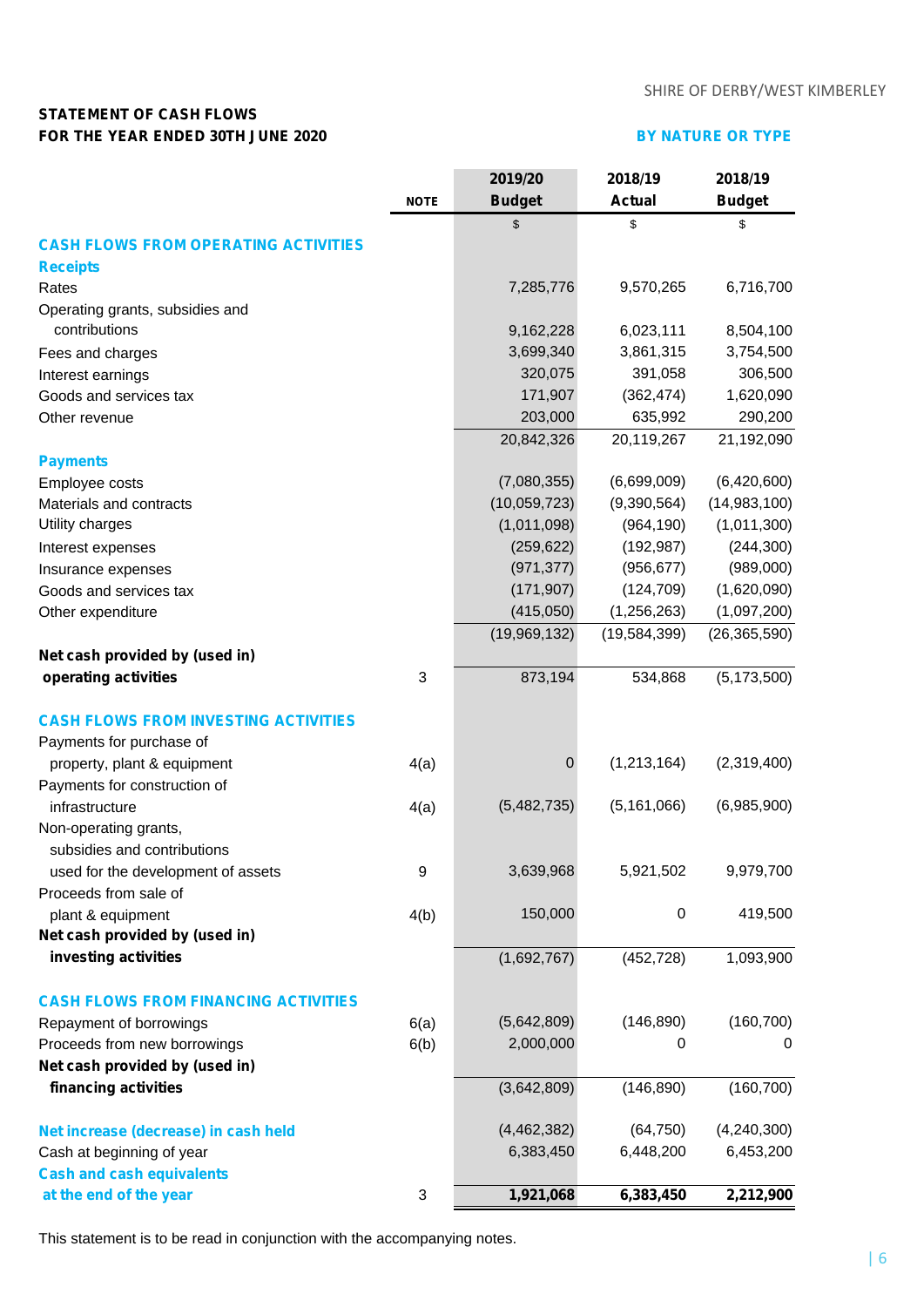# SHIRE OF DERBY/WEST KIMBERLEY

# **RATES SETTING STATEMENT FOR THE YEAR ENDED 30TH JUNE 2020 BY REPORTING PROGRAM**

|                                                                   |             | 2019/20        | 2018/19             | 2018/19             |  |
|-------------------------------------------------------------------|-------------|----------------|---------------------|---------------------|--|
|                                                                   | <b>NOTE</b> | <b>Budget</b>  | <b>Actual</b>       | <b>Budget</b>       |  |
|                                                                   |             | $\mathfrak{S}$ | \$                  | \$                  |  |
| <b>OPERATING ACTIVITIES</b>                                       |             |                |                     |                     |  |
| Net current assets at start of financial year - surplus/(deficit) | 2(b)(i)     | 5,464,095      | 7,178,393           | 3,626,300           |  |
|                                                                   |             | 5,464,095      | 7,178,393           | 3,626,300           |  |
| <b>Revenue from operating activities (excluding rates)</b>        |             | 100            |                     |                     |  |
| Governance                                                        |             | 3,114,345      | 29,666<br>4,857,040 | 62,100<br>2,311,500 |  |
| General purpose funding                                           |             | 45,350         | 43,957              | 46,500              |  |
| Law, order, public safety                                         |             | 699,038        |                     | 527,600             |  |
| Health                                                            |             |                | 545,100             |                     |  |
| <b>Education and welfare</b>                                      |             | 515,590        | 149,189             | 400,000             |  |
| Housing                                                           |             | 78,890         | 15,171              | 18,100              |  |
| Community amenities                                               |             | 1,802,700      | 1,871,351           | 1,877,300           |  |
| Recreation and culture                                            |             | 344,050        | 312,588             | 295,700             |  |
| Transport                                                         |             | 4,304,530      | 3,479,599           | 2,076,700           |  |
| Economic services                                                 |             | 94,500         | 109,609             | 89,000              |  |
| Other property and services                                       |             | 47,200         | 58,993              | 64,000              |  |
|                                                                   |             | 11,046,293     | 11,472,263          | 7,768,500           |  |
| <b>Expenditure from operating activities</b>                      |             |                |                     |                     |  |
| Governance                                                        |             | (1,014,468)    | (1,979,142)         | (1,405,100)         |  |
| General purpose funding                                           |             | (168, 893)     | (483, 264)          | (302,000)           |  |
| Law, order, public safety                                         |             | (614, 843)     | (402,078)           | (463, 400)          |  |
| Health                                                            |             | (1,523,148)    | (814, 562)          | (905, 800)          |  |
| <b>Education and welfare</b>                                      |             | (399, 035)     | (568, 585)          | (713, 700)          |  |
| Housing                                                           |             | (233, 130)     | (213, 715)          | (223, 100)          |  |
| Community amenities                                               |             | (3,895,486)    | (3,807,283)         | (4,032,900)         |  |
| Recreation and culture                                            |             | (5,773,224)    | (3,626,245)         | (4,351,400)         |  |
| Transport                                                         |             | (12,023,143)   | (12, 995, 797)      | (18, 368, 400)      |  |
| Economic services                                                 |             | (1,271,421)    | (543, 489)          | (720, 200)          |  |
| Other property and services                                       |             | 55,475         | (1,437,956)         | (1,591,500)         |  |
|                                                                   |             | (26, 861, 316) | (26, 872, 116)      | (33,077,500)        |  |
| Non-cash amounts excluded from operating activities               | 2(b)(ii)    | 8,669,193      | 6,624,382           | 9,018,200           |  |
| Amount attributable to operating activities                       |             | (1,681,735)    | (1,597,078)         | (12,664,500)        |  |
|                                                                   |             |                |                     |                     |  |
| <b>INVESTING ACTIVITIES</b>                                       |             |                |                     |                     |  |
| Non-operating grants, subsidies and contributions                 | 9           | 3,639,968      | 5,921,502           | 9,979,700           |  |
| Purchase property, plant and equipment                            | 4(a)        | 0              | (1,213,164)         | (2,319,400)         |  |
| Purchase and construction of infrastructure                       | 4(a)        | (5,482,735)    | (5, 161, 066)       | (6,985,900)         |  |
| Proceeds from disposal of assets                                  | 4(b)        | 150,000        | 0                   | 419,500             |  |
| Amount attributable to investing activities                       |             | (1,692,767)    | (452, 728)          | 1,093,900           |  |
| <b>FINANCING ACTIVITIES</b>                                       |             |                |                     |                     |  |
| Repayment of borrowings                                           | 6(a)        | (5,642,809)    | (146, 890)          | (160, 700)          |  |
| Proceeds from new borrowings                                      | 6(b)        | 2,000,000      | 0                   | 0                   |  |
| Transfers to cash backed reserves (restricted assets)             | 7(a)        | (288, 465)     | 0                   | (1, 287, 900)       |  |
| Transfers from cash backed reserves (restricted assets)           | 7(a)        | 20,000         | 0                   | 6,302,500           |  |
| Amount attributable to financing activities                       |             |                | (146, 890)          | 4,853,900           |  |
|                                                                   |             | (3,911,274)    |                     |                     |  |
| <b>Budgeted deficiency before general rates</b>                   |             | (7, 285, 776)  | (2, 196, 696)       | (6,716,700)         |  |
| Estimated amount to be raised from general rates                  | 1           | 7,285,776      | 6,678,945           | 6,716,700           |  |
| Net current assets at end of financial year - surplus/(deficit)   | 2(b)(i)     | $\bf{0}$       | 4,482,249           | 0                   |  |

This statement is to be read in conjunction with the accompanying notes.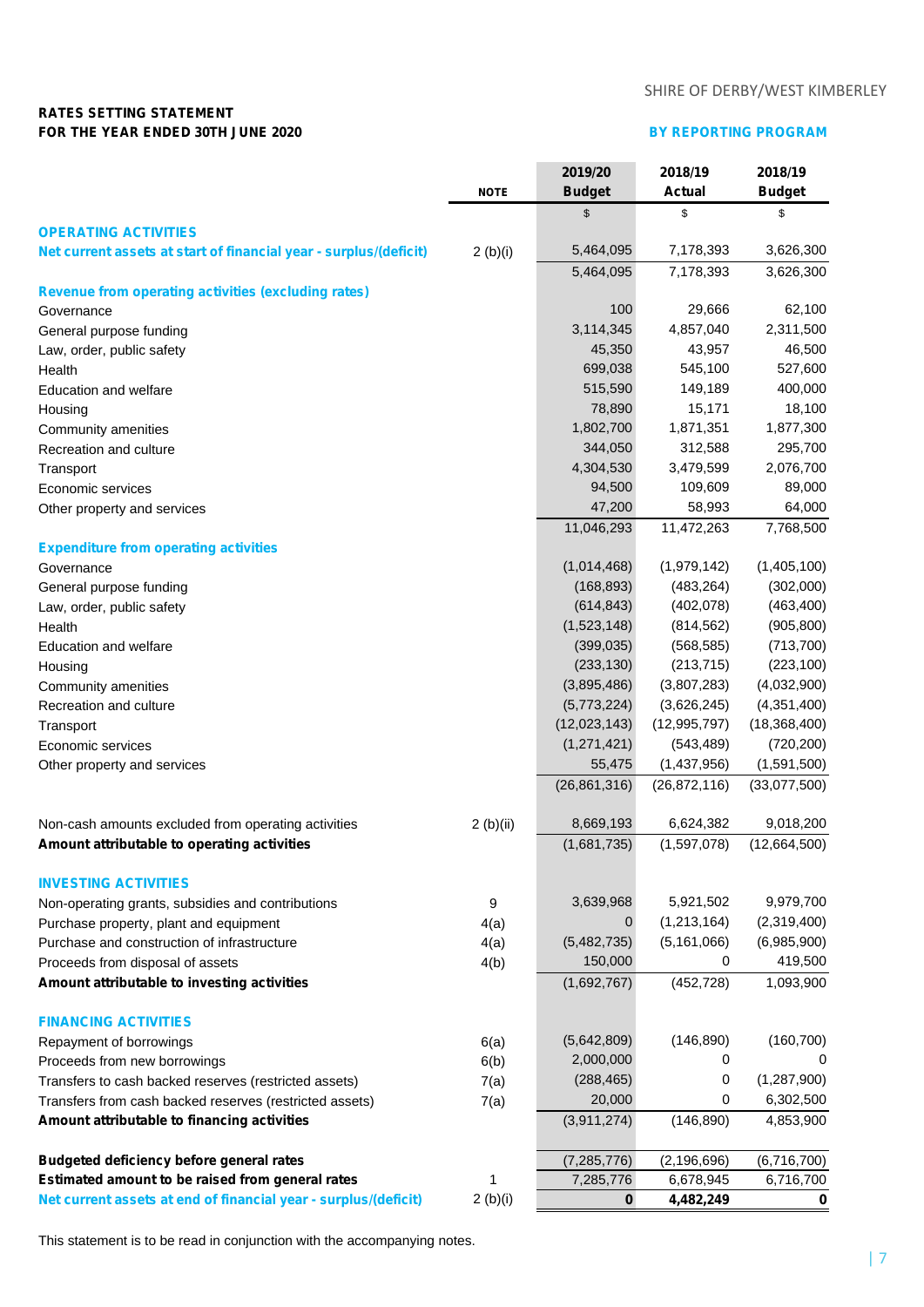### **1. RATES AND SERVICE CHARGES**

### **(a) Rating Information**

|                                               |                | <b>Number</b> |            | 2019/20<br><b>Budgeted</b> | 2019/20<br><b>Budgeted</b> | 2019/20<br><b>Budgeted</b> | 2019/20<br><b>Budgeted</b> | 2018/19<br>Actual | 2018/19<br><b>Budget</b> |
|-----------------------------------------------|----------------|---------------|------------|----------------------------|----------------------------|----------------------------|----------------------------|-------------------|--------------------------|
|                                               |                | of            | Rateable   | rate                       | interim                    | back                       | total                      | total             | total                    |
| <b>RATE TYPE</b>                              | Rate in        | properties    | value      | revenue                    | rates                      | rates                      | revenue                    | revenue           | revenue                  |
|                                               | \$             |               | \$         | \$                         | \$                         | \$                         | $\mathcal{S}$              | \$                | \$                       |
| Differential general rate or general rate     |                |               |            |                            |                            |                            |                            |                   |                          |
| <b>Gross rental valuations</b>                |                |               |            |                            |                            |                            |                            |                   |                          |
| <b>GRV</b> General                            | 0.133772       | 1,508         | 38,012,810 | 5,085,050                  | 0                          | 0                          | 5,085,050                  | 4,706,537         | 4,649,100                |
| <b>Unimproved valuations</b>                  |                |               |            |                            |                            |                            |                            |                   |                          |
| <b>UV Pastoral</b>                            | 0.068300       | 41            | 14,654,438 | 1,000,898                  | $\mathbf 0$                | 0                          | 1,000,898                  | 943,052           | 941,300                  |
| UV Mining                                     | 0.284327       | 113           | 3,106,775  | 883,340                    | 24,234                     | 0                          | 907,574                    | 781,861           | 687,100                  |
| UV Other                                      | 0.229955       | 11            | 1,211,740  | 278,646                    | $\Omega$                   | 0                          | 278,646                    | 237,657           | 279,600                  |
| <b>Sub-Totals</b>                             |                | 1,673         | 56,985,763 | 7,247,934                  | 24,234                     | 0                          | 7,272,168                  | 6,669,107         | 6,557,100                |
|                                               | <b>Minimum</b> |               |            |                            |                            |                            |                            |                   |                          |
| <b>Minimum payment</b>                        | \$             |               |            |                            |                            |                            |                            |                   |                          |
| <b>Gross rental valuations</b>                |                |               |            |                            |                            |                            |                            |                   |                          |
| <b>GRV</b> General                            | 1,027          | 165           | 687,398    | 169,455                    | $\mathbf 0$                | 0                          | 169,455                    | 157,947           | 157,000                  |
| <b>Unimproved valuations</b>                  |                |               |            |                            |                            |                            |                            |                   |                          |
| <b>UV Pastoral</b>                            | 1,027          | 3             | 18,500     | 3,081                      | $\mathbf 0$                | 0                          | 3,081                      | 2,907             | 2,900                    |
| UV Mining                                     | 1,027          | 79            | 82,792     | 81,133                     | 0                          | 0                          | 81,133                     | 69,768            | 74,600                   |
| <b>Sub-Totals</b>                             |                | 247           | 788,690    | 253,669                    | $\mathbf 0$                | $\mathbf 0$                | 253,669                    | 230,622           | 234,500                  |
|                                               |                | 1,920         | 57,774,453 | 7,501,603                  | 24,234                     | $\mathbf 0$                | 7,525,837                  | 6,899,729         | 6,791,600                |
| Discounts (Refer note 1(f))                   |                |               |            |                            |                            |                            | (79, 404)                  | (69, 184)         | (74,900)                 |
| Concessions (Refer note 1(g))                 |                |               |            |                            |                            |                            | (160, 657)                 | (151,600)         | (151,600)                |
| <b>Total amount raised from general rates</b> |                |               |            |                            |                            |                            | 7,285,776                  | 6,678,945         | 6,565,100                |
| <b>Total rates</b>                            |                |               |            |                            |                            |                            | 7,285,776                  | 6,678,945         | 6,565,100                |
|                                               |                |               |            |                            |                            |                            |                            |                   |                          |

All land (other than exempt land) in the Shire of Derby/West Kimberley is rated according to its Gross Rental Value (GRV) where it is non-rural use or Unimproved Value (UV) in the remainder of the Shire of Derby/West Kimberley.

The general rates detailed for the 2019/20 financial year have been determined by Council on the basis of raising the revenue required to meet the deficiency between the total estimated expenditure proposed in the budget and the estimated revenue to be received from all sources other than rates and also considering the extent of any increase in rating over the level adopted in the previous year.

The minimum rates have been determined by Council on the basis that all ratepayers must make a reasonable contribution to the cost of local government services/facilities.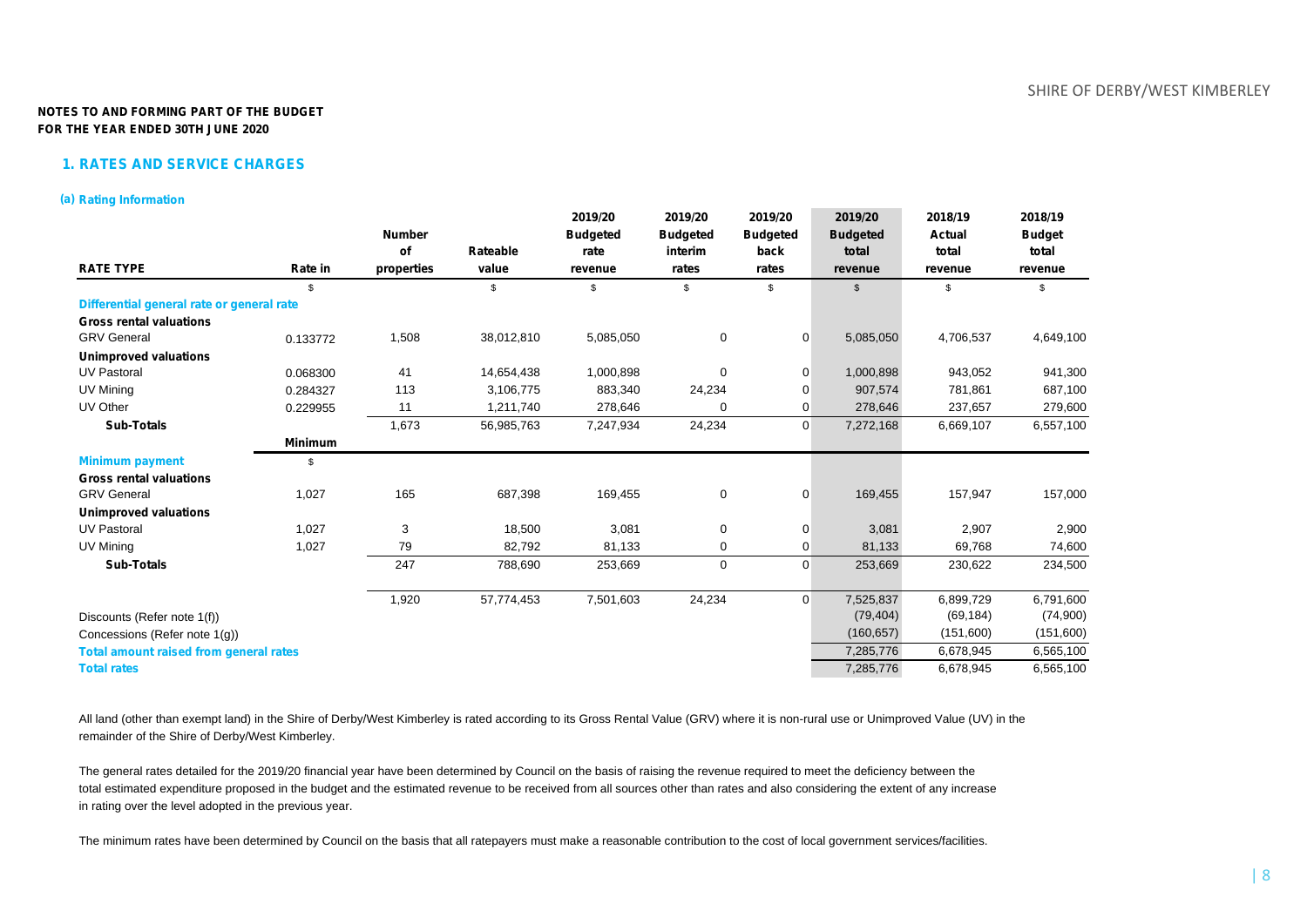# **1. RATES AND SERVICE CHARGES (CONTINUED)**

# **(b) Interest Charges and Instalments - Rates and Service Charges**

The following instalment options are available to ratepayers for the payment of rates and service charges.

|                                                 |            | <b>Instalment</b><br>plan admin | <b>Instalment</b><br>plan<br>interest | <b>Unpaid</b><br>rates<br>interest |                          |
|-------------------------------------------------|------------|---------------------------------|---------------------------------------|------------------------------------|--------------------------|
| <b>Instalment options</b>                       | Date due   | charge                          | rate                                  | rates                              |                          |
|                                                 |            | \$                              | %                                     | $\%$                               |                          |
| <b>Option one</b>                               |            |                                 |                                       |                                    |                          |
| Payment in full                                 | 8/10/2019  | $\pmb{0}$                       | 0.0%                                  | 11.0%                              |                          |
| <b>Option two</b>                               |            |                                 |                                       |                                    |                          |
| Two instalments                                 | 8/10/2019  | 0                               | 0.0%                                  | 11.0%                              |                          |
|                                                 | 9/02/2020  | 15                              | 5.5%                                  | 11.0%                              |                          |
| <b>Option three</b>                             |            |                                 |                                       |                                    |                          |
| Four instalments                                | 8/10/2019  | 0                               | 0.0%                                  | 11.0%                              |                          |
|                                                 | 9/12/2019  | 15                              | 5.5%                                  | 11.0%                              |                          |
|                                                 | 9/02/2020  | 15                              | 5.5%                                  | 11.0%                              |                          |
|                                                 | 14/04/2020 | 15                              | 5.5%                                  | 11.0%                              |                          |
|                                                 |            |                                 | 2019/20                               | 2018/19                            | 2018/19                  |
|                                                 |            |                                 | <b>Budget</b><br>revenue              | <b>Actual</b><br>revenue           | <b>Budget</b><br>revenue |
|                                                 |            |                                 |                                       | S.                                 | \$                       |
| Instalment plan admin charge revenue            |            |                                 | 10,500                                | 9,370                              | 10,500                   |
| Instalment plan interest earned                 |            |                                 | 22,575                                | 22,086                             | 21,500                   |
| Unpaid rates and service charge interest earned |            |                                 | 199,500                               | 190,000                            | 190,000                  |
|                                                 |            |                                 | 232,575                               | $\overline{221,}456$               | 222,000                  |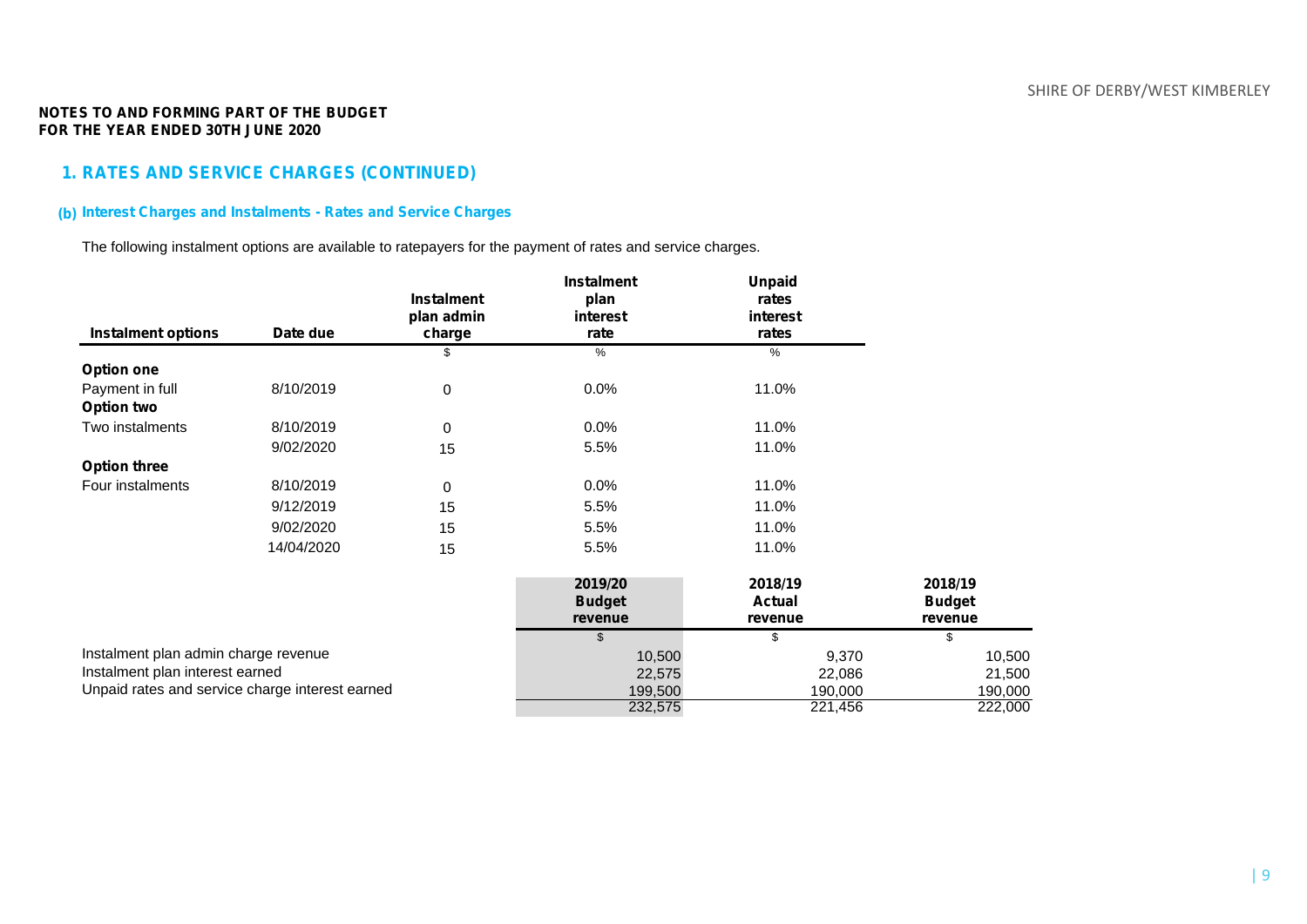# **1. RATES AND SERVICE CHARGES (CONTINUED)**

# **(c) Objectives and Reasons for Differential Rating**

To provide equity in the rating of properties across the Shire the following rate categories have been determined for the implementation of differential rating.

# **Differential general rate**

| <b>Description</b>      | <b>Characteristics</b>                                                                                                       | <b>Objects</b>                                                                                                                                                                                                                                                                                                                                                    | <b>Reasons</b>                                                                                                                                                                                                                                                                                                                                                                                                         |
|-------------------------|------------------------------------------------------------------------------------------------------------------------------|-------------------------------------------------------------------------------------------------------------------------------------------------------------------------------------------------------------------------------------------------------------------------------------------------------------------------------------------------------------------|------------------------------------------------------------------------------------------------------------------------------------------------------------------------------------------------------------------------------------------------------------------------------------------------------------------------------------------------------------------------------------------------------------------------|
| <b>GRV General Rate</b> | Properties with Gross Rental Value<br>as the basis of Valuation                                                              | This rate is to contribute to the service desired by<br>the community. All GRV properties within the Shire<br>have the same rate in the dollar applied.                                                                                                                                                                                                           | This is considered to be the base rate above which all<br>other GRV rated properties are assessed.                                                                                                                                                                                                                                                                                                                     |
| <b>UV General Rate</b>  | Properties with Unimproved Value as the<br>basis of Valuation which is not within the<br>UV Mining or UV Pastoral Categories | This rate is set to achieve an equitable<br>contribution to the cost of services desired by the<br>community. It is lower than the mining rate as the<br>impact of these properties on Shire assets is lower<br>than mining properties yet higher than that of<br>Pastoral properties as the access to Shire services<br>is greater than for pastoral properties. | The higher rate is proposed in order to levy a rate<br>aligned with the impact on the Shire of servicing these<br>properties i.e.heavy haulage vehicle movements,<br>environmentla health and strategic planning. These<br>properties have access to all other services and<br>facilities provided by the Shire.                                                                                                       |
| UV Mining               | Consists of properties that are used for                                                                                     | This category is rated higher thanUV General to<br>mining, exploration or prospecting purposes reflect the higher road infrastructure maintenance<br>costs to Council as a result of heavy vehicle use<br>over Shire roads.                                                                                                                                       | The higher rate mining properties pay is to ensure they<br>adequately contribute to the cost of the Shire services<br>as they are heavy users of the Shire's road system<br>(Comparative to Pastoral), and contribute to its<br>deterioration at a far higher level than other<br>ratepayers.                                                                                                                          |
| <b>UV Pastoral</b>      | Consists of properties that are exclusively<br>for pastoral use.                                                             | This category is rated lower than the other UV<br>categories due to large increases in property<br>values applied to Pastoral Station Leases by the<br>State while still ensuring an equitable contribution<br>to the maintenance of Shire roads.                                                                                                                 | This is considered the base rate above which all other<br>UV rated properties are assessed. The Pastoral<br>category on average have seen an increase in the<br>value of properties. These increases have meant an<br>inequity in the rates charged for pastoral properties.<br>The lower Rate in the Dollar ensures that mining and<br>pastoral properties provide equally for the upkeep of<br>Shire Infrastructure. |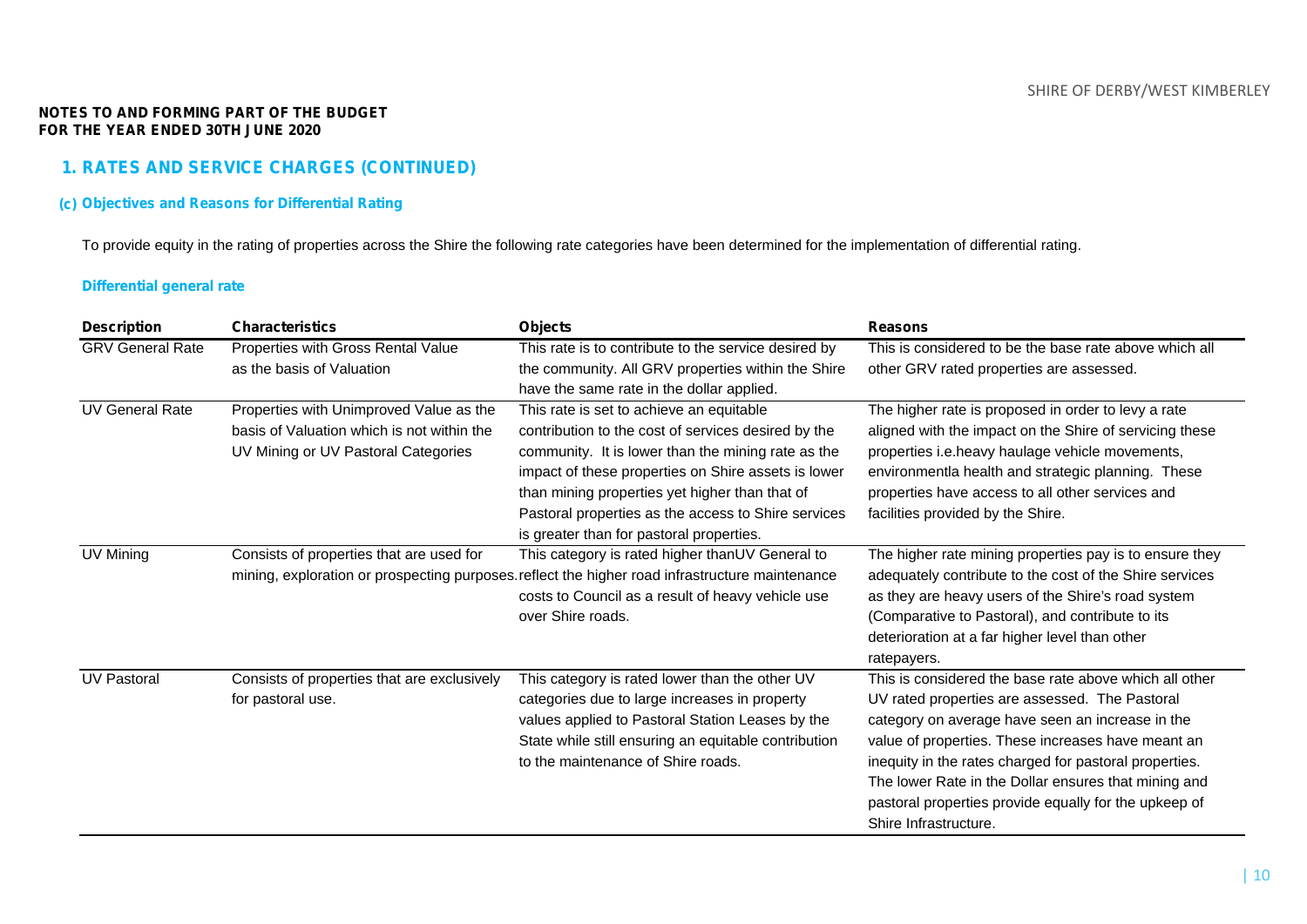# **1. RATES AND SERVICE CHARGES (CONTINUED)**

### **(d) Specified Area Rate**

The Shire did not raise specified area rates for the year ended 30th June 2020.

# **(e) Service Charges**

The Shire did not raise service charges for the year ended 30th June 2020.

### **(f) Rates discounts**

| Rate or fee to which<br>discount is granted | Discount % | 2019/20<br><b>Budget</b> | 2018/19<br>Actual | 2018/19<br><b>Budget</b> | Circumstances in which discount is granted                                                                                                                                                    |
|---------------------------------------------|------------|--------------------------|-------------------|--------------------------|-----------------------------------------------------------------------------------------------------------------------------------------------------------------------------------------------|
|                                             |            |                          |                   |                          |                                                                                                                                                                                               |
| General rates                               | $2.0\%$    | 79.404                   | 69.184            |                          | 74,900 A discount is offered to ratepayers whose payment of the<br>on or before 21 days after the date appearing on the rate<br>notice. The discount will apply to interim rates issued after |
|                                             |            | 79,404                   | 69,184            | 74,900                   |                                                                                                                                                                                               |

### **(g) Waivers or concessions**

| Rate or fee and charge<br>to which the waiver or<br>concession is granted | Type                            | Discount (\$) | 2019/20<br><b>Budget</b> | 2018/19<br>Actual | 2018/19<br><b>Budget</b> | Circumstances in which the<br>waiver or concession is<br>granted                                                                                                                                                                                    | Objects and reasons of the<br>waiver or concession                                                                       |
|---------------------------------------------------------------------------|---------------------------------|---------------|--------------------------|-------------------|--------------------------|-----------------------------------------------------------------------------------------------------------------------------------------------------------------------------------------------------------------------------------------------------|--------------------------------------------------------------------------------------------------------------------------|
|                                                                           |                                 |               |                          |                   |                          |                                                                                                                                                                                                                                                     |                                                                                                                          |
| Rates                                                                     | Concession                      | \$            | 160,657                  | 151,600           |                          | 151,600 Concession to a vacant island which is minimum To allow for minimum services<br>rated, two parcels of land outside the town<br>boundary which are minimum rated and one<br>rural property which is rated on the basis of a<br>reduced area. | provided and cultural related<br>matters.                                                                                |
| <b>Landing Fees</b>                                                       | Concession                      | \$            | 55,000                   | 55,000            |                          | 55,000 100% of landing fees incurred by Royal Flying<br>Doctor Service.                                                                                                                                                                             | To retain the RFDS services in<br>the community and<br>acknowledge the vital service<br>provided.                        |
| Fees and Charges                                                          | <b>Facility Hire</b><br>Charges | \$            | 2,000                    | 20                |                          | 2,000 50% use for some community<br>organisations and shire staff.                                                                                                                                                                                  | To support clubs for<br>contributions made to the<br>community and to protect<br>health and lifestyle of shire<br>staff. |
|                                                                           |                                 |               | 217,657                  | 206,620           | 208,600                  |                                                                                                                                                                                                                                                     |                                                                                                                          |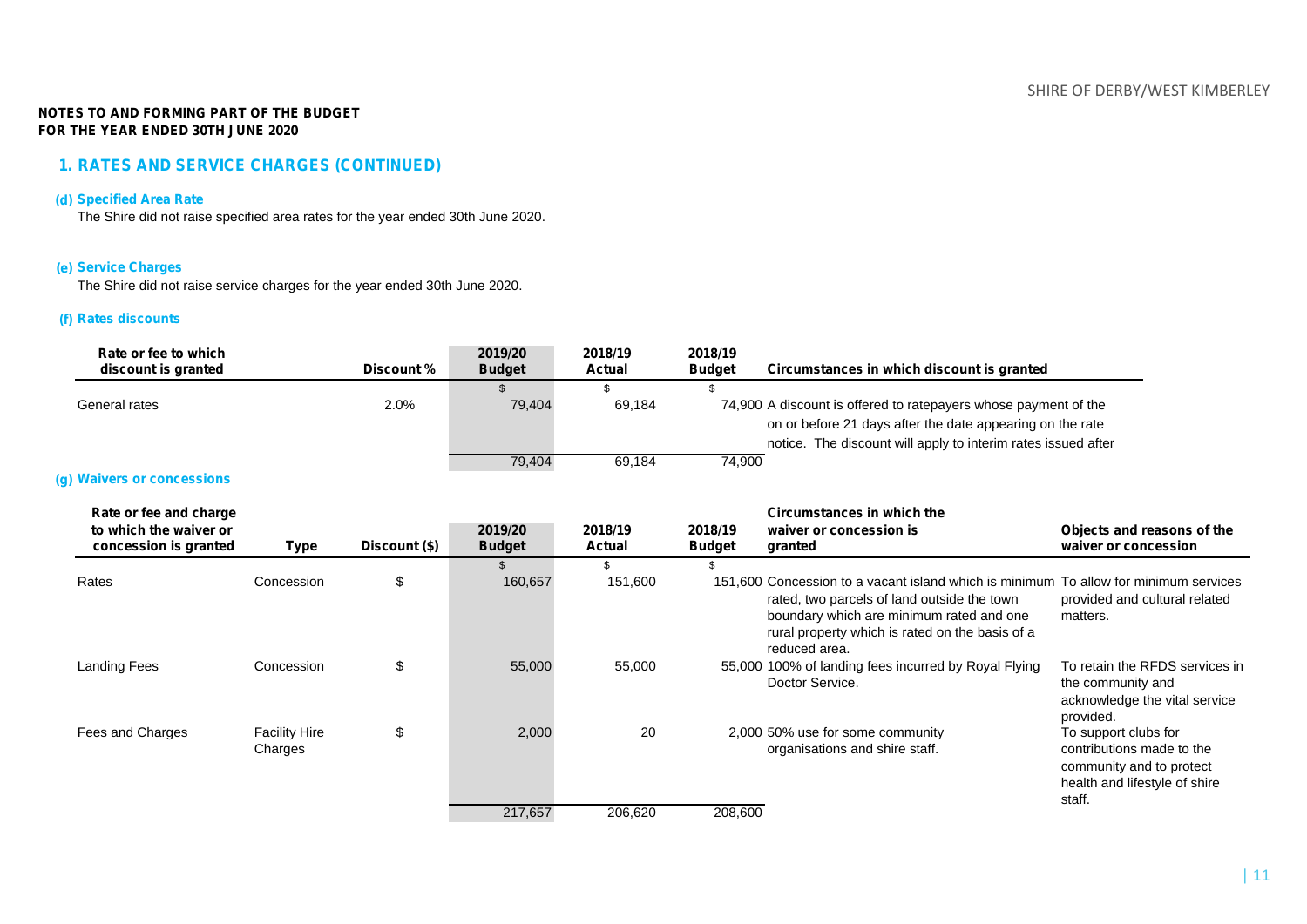# **2 (a). NET CURRENT ASSETS 2018/19**

|                                                    |             | 2019/20                       | 2019/20                       | <b>Estimated</b>       | 2018/19                       |
|----------------------------------------------------|-------------|-------------------------------|-------------------------------|------------------------|-------------------------------|
|                                                    | <b>Note</b> | <b>Budget</b><br>30 June 2020 | <b>Budget</b><br>01 July 2019 | Actual<br>30 June 2019 | <b>Budget</b><br>30 June 2019 |
|                                                    |             | \$                            | \$                            | \$                     | \$                            |
| <b>Composition of estimated net current assets</b> |             |                               |                               |                        |                               |
| <b>Current assets</b>                              |             |                               |                               |                        |                               |
| Cash - unrestricted                                | 3           | 99,951                        | 4,830,798                     | 4,830,798              | 299,300                       |
| Cash - restricted reserves                         | 3           | 1,821,117                     | 1,552,652                     | 1,552,652              | 1,913,600                     |
| Receivables                                        |             | 3,896,091                     | 3,896,091                     | 3,896,091              | 2,000,000                     |
| Contract assets                                    |             | $\mathbf 0$                   | 2,338,350                     | 0                      | 0                             |
| Inventories                                        |             | 106,580                       | 106,580                       | 106,580                | 90,000                        |
|                                                    |             | 5,923,739                     | 12,724,471                    | 10,386,121             | 4,302,900                     |
| <b>Less: current liabilities</b>                   |             |                               |                               |                        |                               |
| Trade and other payables                           |             | (3,782,567)                   | (4,051,165)                   | (4,051,165)            | (2,389,300)                   |
| <b>Contract liabilities</b>                        |             | $\mathbf 0$                   | (1,356,504)                   | 0                      | 0                             |
| <b>Provisions</b>                                  |             | (752, 496)                    | (752, 496)                    | (752, 496)             | (929, 400)                    |
|                                                    |             | (4,535,063)                   | (6, 160, 165)                 | (4,803,661)            | (3,318,700)                   |
| <b>Net current assets</b>                          |             | 1,388,676                     | 6,564,306                     | 5,582,460              | 984,200                       |

### **EXPLANATION OF DIFFERENCE IN NET CURRENT ASSETS AND SURPLUS/(DEFICIT)**

### **Operating activities excluded from budgeted deficiency**

When calculating the budget deficiency for the purpose of Section 6.2 (2)(c) of the*Local Government Act 1995* the following amounts have been excluded as provided by *Local Government (Financial Management) Regulation 32* which will not fund the budgeted expenditure.

|                                                                      |      |               |                | 2018/19          |               |
|----------------------------------------------------------------------|------|---------------|----------------|------------------|---------------|
|                                                                      |      | 2019/20       | 2019/20        | <b>Estimated</b> | 2018/19       |
|                                                                      |      | <b>Budget</b> | <b>Budget</b>  | Actual           | <b>Budget</b> |
|                                                                      | Note | 30 June 2020  | 01 July 2019   | 30 June 2019     | 30 June 2019  |
|                                                                      |      | $\mathbb{S}$  | $\mathfrak{S}$ | \$               | \$            |
| (i) Current assets and liabilities excluded from budgeted deficiency |      |               |                |                  |               |
| <b>Net current assets</b>                                            | 2    | 1,388,676     | 6,564,306      | 5,582,460        | 984,200       |
| The following current assets and liabilities have been excluded      |      |               |                |                  |               |
| from the net current assets used in the Rate Setting Statement.      |      |               |                |                  |               |
| <b>Adjustments to net current assets</b>                             |      |               |                |                  |               |
| Less: Cash - restricted reserves                                     | 3    | (1,821,117)   | (1,552,652)    | (1,552,652)      | (1,913,600)   |
| Add: Current liabilities not expected to be cleared at end of year   |      |               |                |                  |               |
| - Employee benefit provisions                                        |      | 432,441       | 452,441        | 452,441          | 929,400       |
| Adjusted net current assets - surplus/(deficit)                      |      | $\mathbf{0}$  | 5,464,095      | 4,482,249        | 0             |
| (ii) Operating activities excluded from budgeted deficiency          |      |               |                |                  |               |
| The following non-cash revenue or expenditure has been excluded      |      |               |                |                  |               |
| from operating activities within the Rate Setting Statement.         |      |               |                |                  |               |
| <b>Adjustments to operating activities</b>                           |      |               |                |                  |               |
|                                                                      |      | (20,000)      | (43, 813)      |                  |               |
| Less: Movement in liabilities associated with restricted cash        |      |               |                | (43, 813)        | 0             |
| Add: Loss on disposal of assets                                      | 4(b) | 135,000       | $\mathbf 0$    | 0                | 0             |
| Add: Change in accounting policies                                   | 15   | $\mathbf{0}$  | (643, 496)     | $\Omega$         | 0             |
| Add: Depreciation on assets                                          | 5    | 8,554,193     | 6,668,195      | 6,668,195        | 9,018,200     |
| Non cash amounts excluded from operating activities                  |      | 8,669,193     | 5,980,886      | 6,624,382        | 9,018,200     |

### **(iii) Reason for adjustment to Adjusted net current assets - surplus/(deficit) on 1 July 2019**

The Shire has elected to retrospectively apply the cumulative effect of applying AASB 1058 Income of Not-for-Profit Entities at the date of initial application of the standard, being 1 July 2019. The impact of applying the standard was to recognise unspent grants and contributions for construction of recognisable non-financial assets controlled by the Shire as a liability. The opening budgeted surplus/deficit on 1 July 2019 has been amended accordingly from the estimated actual closing surplus/deficit. Refer to note 15 for further explanation of the impact of the changes in accounting policies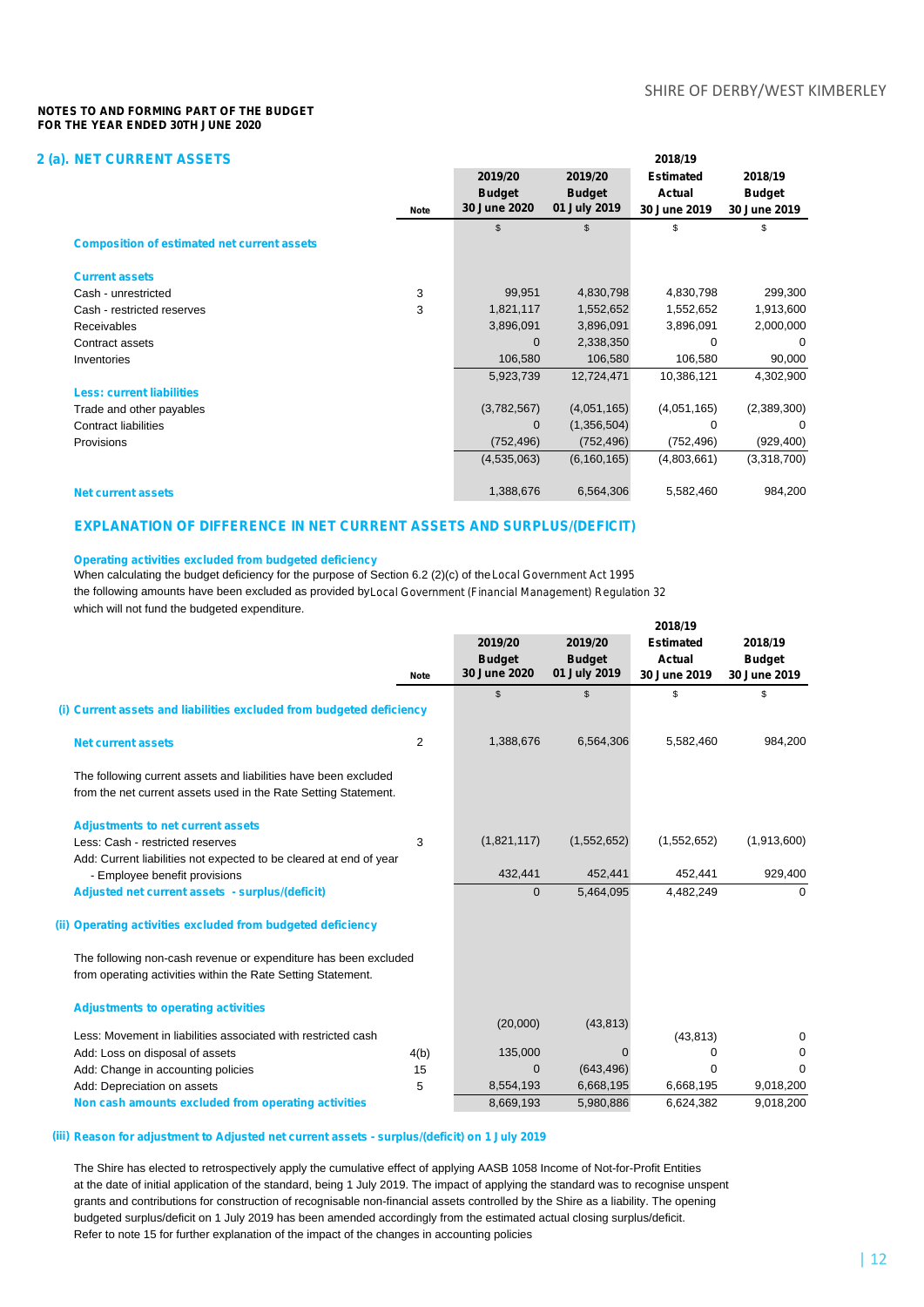# **2 (c). NET CURRENT ASSETS (CONTINUED)**

### **SIGNIFICANT ACCOUNTING POLICIES**

# **CURRENT AND NON-CURRENT CLASSIFICATION TRADE AND OTHER RECEIVABLES**

current or non-current, consideration is given to the ratepayers for unpaid rates and service charges and time when each asset or liability is expected to be other amounts due from third parties for goods sold and<br>settled. The asset or liability is classified as current if it services performed in the ordinary course of busine is expected to be settled within the next 12 months, being the Shire's operational cycle. In the case of liabilities where the Shire does not have the unconditional of the end of the reporting period are classified as<br>
right to defer settlement bevond 12 months, such as<br>
current assets. All other receivables are classified as right to defer settlement beyond 12 months, such as vested long service leave, the liability is classified non-current assets. as current even if not expected to be settled within the next 12 months. Inventories held for trading are Collectability of trade and other receivables is reviewed classified as current even if not expected to be on an ongoing basis. Debts that are known to be realised in the next 12 months except for land held uncollectible are written off when identified. An realised in the next 12 months except for land held for sale where it is held as non-current based on the allowance for doubtful debts is raised when there is<br>Shire's intentions to release for sale

**TRADE AND OTHER PAYABLES CONTRACT LIABILITIES** Trade and other payables represent liabilities for goods and services provided to the Shire prior to the end of the customer for which the entity has received consideration<br>
financial year that are unpaid and arise when the (or the amount is due) from the customer. Grants to acq Shire of Derby/West Kimberley becomes obliged to make or construct recognisable non-financial assets to be future payments in respect of the purchase of these controlled by the Shire are recognised as a liability until goods and services. The amounts are unsecured, are such time as the Shire satisfies its obligations under the recognised as a current liability and are normally paid agreement. within 30 days of recognition.

A contract asset is the right to consideration in exchange for goods or services the entity has transferred to a obligations for short-term employee benefits. Short term customer when that right is conditioned on something employee benefits are benefits (other than termination other than termination benefits) that are expected to be settled wholly before

Provisions are recognised when the Shire has a legal or constructive obligation, as a result of past events, for which it is probable that an outflow of economic benefits expected to be paid when the obligation is settled. will result and that outflow can be reliably measured.

amounts required to settle the obligation at the end of the reporting period. other payables in the statement of financial position. The

Inventories are measured at the lower of cost and net realisable value.

Net realisable value is the estimated selling price in the ordinary course of business less the estimated costs of completion and the estimated costs necessary to make the sale.

### **Superannuation**

The Shire of Derby/West Kimberley contributes to a number of superannuation funds on behalf of employees.

All funds to which the Shire of Derby/West Kimberley contributes are defined contribution plans.

Trade and other receivables include amounts due from services performed in the ordinary course of business.

Receivables expected to be collected within 12 months

objective evidence that they will not be collectible.

(or the amount is due) from the customer. Grants to acquire

### **EMPLOYEE BENEFITS**

**CONTRACT ASSETS**<br> **Short-term employee benefits**<br> **A contract asset is the right to consideration in exchange** Provision is made for the Shire of Derby/West Kimberley's benefits) that are expected to be settled wholly before 12 months after the end of the annual reporting period in **PROVISIONS**<br>**Provisions** are recognised when the Shire has a legal or wages, salaries and sick leave. Short-term employee benefits are measured at the (undiscounted) amounts

The Shire of Derby/West Kimberley's obligations for Provisions are measured using the best estimate of the short-term employee benefits such as wages, salaries and<br>amounts required to settle the obligation at the end of the sick leave are recognised as a part of current tra Shire of Derby/West Kimberley's obligations for **INVENTORIES Example 20 ATTES** employees' annual leave and long service leave **General** entitlements are recognised as provisions in the statement<br>Inventories are measured at the lower of cost and net of financial position.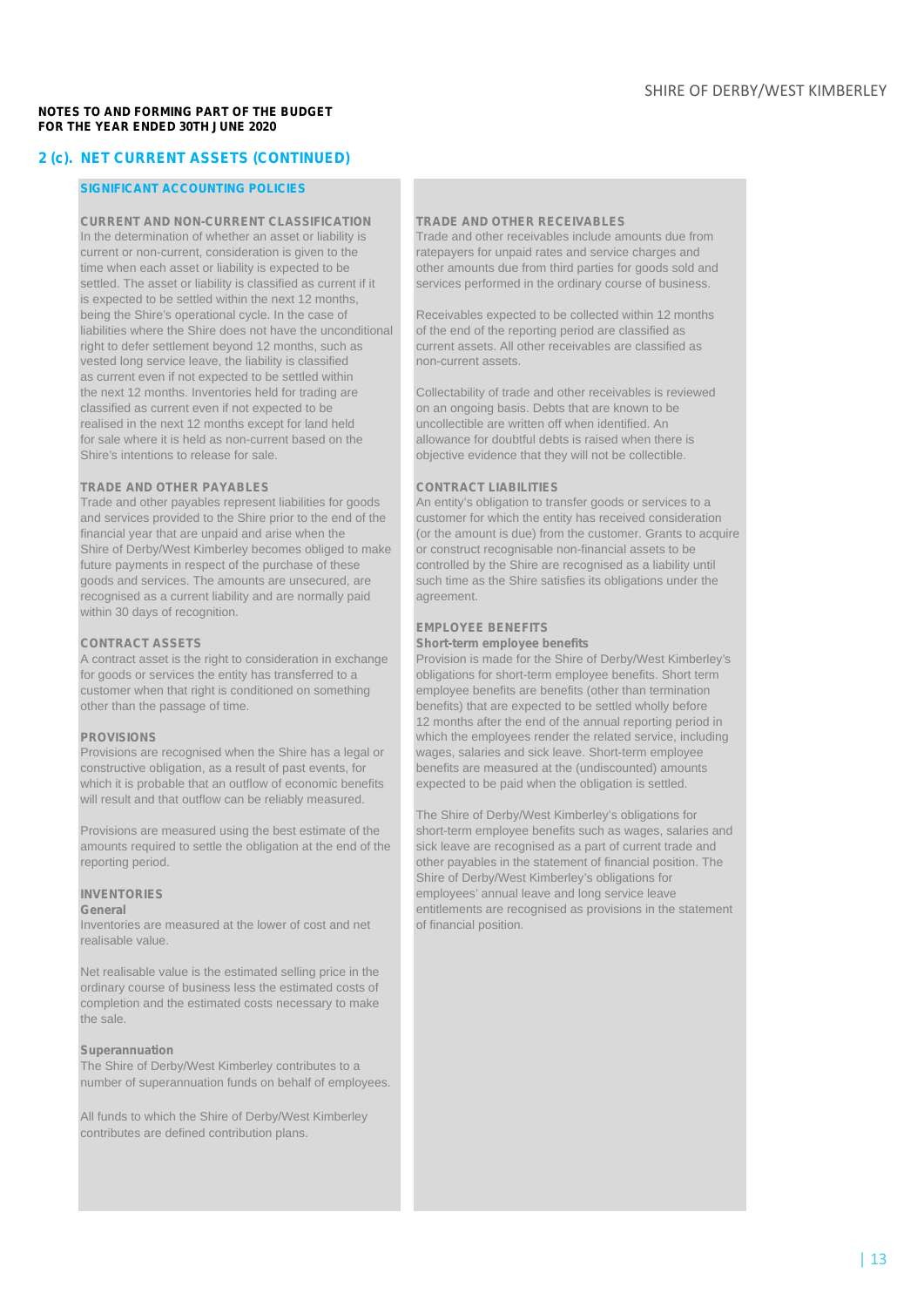# **3. RECONCILIATION OF CASH**

For the purposes of the Statement of Cash Flows, cash includes cash and cash equivalents, net of outstanding bank overdrafts. Estimated cash at the end of the reporting period is as follows:

|                                                                                     | 2019/20       | 2018/19     | 2018/19       |
|-------------------------------------------------------------------------------------|---------------|-------------|---------------|
|                                                                                     | <b>Budget</b> | Actual      | <b>Budget</b> |
|                                                                                     | \$            | \$          | \$            |
| Cash - unrestricted                                                                 | 99,951        | 4,830,798   | 299,300       |
| Cash - restricted                                                                   | 1,821,117     | 1,552,652   | 1,913,600     |
|                                                                                     | 1,921,068     | 6,383,450   | 2,212,900     |
| The following restrictions have been imposed                                        |               |             |               |
| by regulation or other externally imposed                                           |               |             |               |
| requirements:                                                                       |               |             |               |
|                                                                                     |               |             |               |
| Leave                                                                               | 432,441       | 452,441     | 452,400       |
| Office building                                                                     | 814,511       | 814,511     | 764,500       |
| Airport                                                                             | 28,456        | 28,456      | 0             |
| Wharf maintenance                                                                   | 3,721         | 3,721       | 0             |
| Economic development                                                                | 19,935        | 19,935      | 0             |
| Fitzroy resource centre                                                             | 46,771        | 46,771      | 46,800        |
| Staff housing                                                                       | 159,965       | 159,965     | 160,000       |
| Energy developments                                                                 | 26,852        | 26,852      | 0             |
| Capital works                                                                       | 288,465       | 0           | 203,600       |
| Unspent grants                                                                      | $\mathbf 0$   | 0           | 286,300       |
|                                                                                     | 1,821,117     | 1,552,652   | 1,913,600     |
| Reconciliation of net cash provided by                                              |               |             |               |
| operating activities to net result                                                  |               |             |               |
| <b>Net result</b>                                                                   | (4,889,279)   | (2,799,406) | (8,612,600)   |
|                                                                                     |               |             |               |
| Depreciation                                                                        | 8,554,193     | 6,668,195   | 9,018,200     |
| (Profit)/loss on sale of asset                                                      | 135,000       | 0           | 0             |
| (Increase)/decrease in receivables                                                  | $\Omega$      | 1,843,350   | 5,086,800     |
| (Increase)/decrease in contract assets                                              | 2,338,350     | 0           |               |
| (Increase)/decrease in inventories                                                  | 0             | 19,076      | 35,800        |
| Increase/(decrease) in payables                                                     | 713,248       | 952,106     | (722,000)     |
| Increase/(decrease) in contract liabilities                                         | (1,356,504)   | 0           |               |
| Increase/(decrease) in employee provisions                                          | 0             | (226, 951)  | 0             |
| Change in accounting policies transferred to retained<br>surplus (refer to Note 15) | (981, 846)    | 0           | $\Omega$      |
| Grants/contributions for the development                                            |               |             |               |
| of assets                                                                           | (3,639,968)   | (5,921,502) | (9,979,700)   |
| <b>Net cash from operating activities</b>                                           | 873,194       | 534,868     | (5, 173, 500) |
|                                                                                     |               |             |               |

# **SIGNIFICANT ACCOUNTING POLICES**

# **CASH AND CASH EQUIVALENTS**

Cash and cash equivalents include cash on hand, cash at bank, deposits available on demand with banks, other short term highly liquid investments that are readily convertible to known amounts of cash and which are subject to an insignificant risk of changes in value and bank overdrafts.

Bank overdrafts are shown as short term borrowings in current liabilities in Note 2 - Net Current Assets.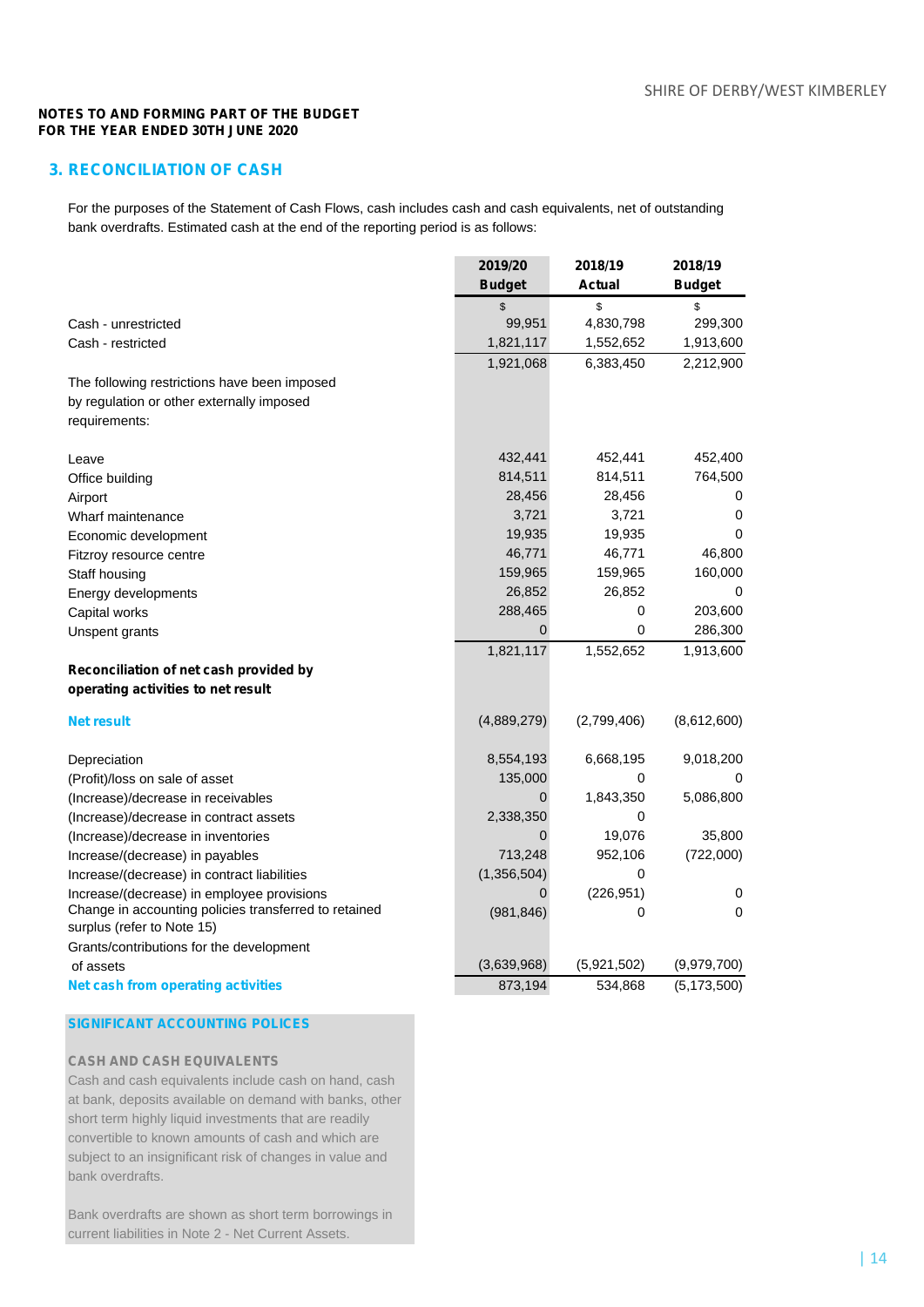e.

# **NOTES TO AND FORMING PART OF THE BUDGET FOR THE YEAR ENDED 30TH JUNE 2020**

# **4. FIXED ASSETS**

# **(a) Acquisition of Assets**

The following assets are budgeted to be acquired during the year.

# **Reporting program**

|                                         | Law, order,   |                  | 2019/20             | 2018/19             | 2018/19             |
|-----------------------------------------|---------------|------------------|---------------------|---------------------|---------------------|
|                                         | public safety | <b>Transport</b> | <b>Budget total</b> | <b>Actual total</b> | <b>Budget total</b> |
| <b>Asset class</b>                      | \$            | \$               | \$                  | \$                  | $\mathfrak{s}$      |
| <b>Property, Plant and Equipment</b>    |               |                  |                     |                     |                     |
| Buildings - non-specialised             | $\Omega$      | 0                | 0                   | 391,761             | 1,683,400           |
| Furniture and equipment                 | Ω             | 0                |                     | 10,792              | 38,000              |
| Plant and equipment                     | 0             | 0                | 0                   | 709,903             | 598,000             |
| Computer equipment                      | 0             | 0                | 0                   | 100,708             | O                   |
|                                         | $\Omega$      | 0                | $\Omega$            | 1,213,164           | 2,319,400           |
| Infrastructure                          |               |                  |                     |                     |                     |
| Infrastructure - Roads                  | $\Omega$      | 4,466,407        | 4,466,407           | 2,160,175           | 5,440,800           |
| Infrastructure - Footpaths              | 0             | 0                |                     | 0                   | 82,500              |
| Infrastructure - Drainage               | 0             | 0                |                     | 667,865             | 40,000              |
| Infrastructure - Parks and Ovals        | 0             | 0                |                     | 122,108             | 285,300             |
| Infrastructure - Airports               | 0             | 502,250          | 502,250             | 951,467             | 186,800             |
| Infrastructure - Derby Wharf            | 0             | 100,000          | 100,000             | 887,240             | 950,500             |
| Infrastructure - Buildings & Structures |               | 0                |                     | 0                   | 0                   |
| Infrastructure - Other                  | 414,078       | 0                | 414,078             | 372,211             | O                   |
|                                         | 414,078       | 5,068,657        | 5,482,735           | 5,161,066           | 6,985,900           |
| <b>Total acquisitions</b>               | 414,078       | 5,068,657        | 5,482,735           | 6,374,230           | 9,305,300           |

A detailed breakdown of acquisitions on an individual asset basis can be found in the supplementary information atta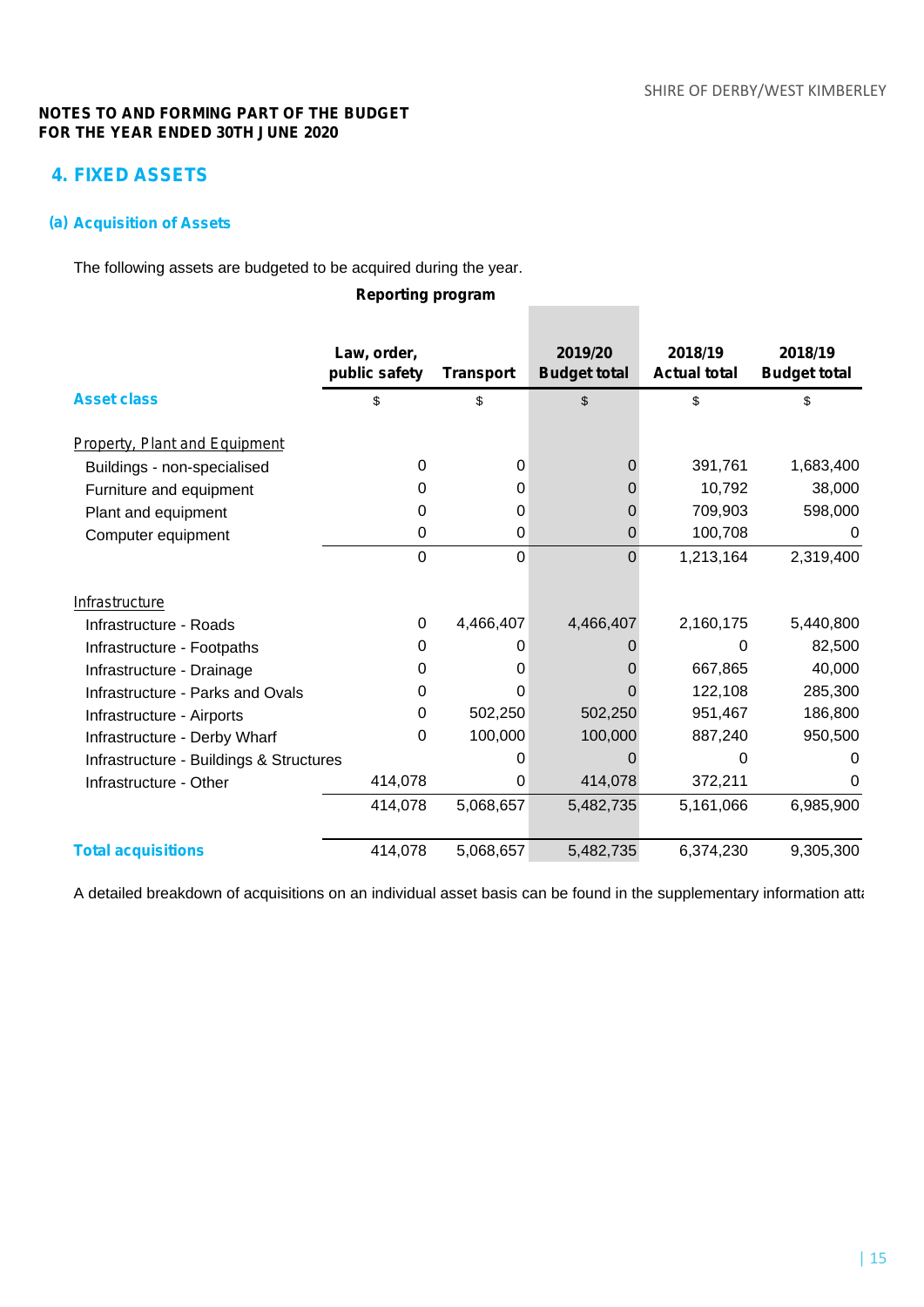# **4. FIXED ASSETS (CONTINUED)**

# **(b) Disposals of Assets**

The following assets are budgeted to be disposed of during the year.

|                               | 2019/20<br><b>Budget</b><br><b>Net Book</b><br>Value | 2019/20<br><b>Budget</b><br><b>Sale</b><br><b>Proceeds</b> | 2019/20<br><b>Budget</b><br><b>Profit</b> | 2019/20<br><b>Budget</b><br><b>Loss</b> | 2018/19<br>Actual<br><b>Net Book</b><br>Value | 2018/19<br><b>Actual</b><br><b>Sale</b><br><b>Proceeds</b> | 2018/19<br>Actual<br><b>Profit</b> | 2018/19<br><b>Actual</b><br>Loss | 2018/19<br><b>Budget</b><br><b>Net Book</b><br>Value | 2018/19<br><b>Budget</b><br><b>Sale</b><br><b>Proceeds</b> | 2018/19<br><b>Budget</b><br>Profit | 2018/19<br><b>Budget</b><br>Loss |
|-------------------------------|------------------------------------------------------|------------------------------------------------------------|-------------------------------------------|-----------------------------------------|-----------------------------------------------|------------------------------------------------------------|------------------------------------|----------------------------------|------------------------------------------------------|------------------------------------------------------------|------------------------------------|----------------------------------|
|                               |                                                      |                                                            |                                           |                                         | S                                             | Ж                                                          |                                    |                                  |                                                      | \$                                                         |                                    |                                  |
| <b>By Program</b>             |                                                      |                                                            |                                           |                                         |                                               |                                                            |                                    |                                  |                                                      |                                                            |                                    |                                  |
| Governance                    | $\Omega$                                             | $\mathbf 0$                                                | $\mathbf 0$                               | $\mathbf{0}$                            | 0                                             | 0                                                          | $\mathbf 0$                        | $\mathbf 0$                      | 50,000                                               | 50,000                                                     | 0                                  | 0                                |
| Law, order, public safety     | $\mathbf 0$                                          | $\mathbf{0}$                                               | $\mathbf 0$                               | 0                                       | 0                                             | 0                                                          | $\mathbf 0$                        | 0                                | 15,000                                               | 15,000                                                     |                                    | 0                                |
| Housing                       | 285,000                                              | 150,000                                                    |                                           | 0(135,000)                              | $\Omega$                                      | $\Omega$                                                   | 0                                  | 0                                | 307,500                                              | 307,500                                                    |                                    | 0                                |
| Other property and services   |                                                      | $\mathbf 0$                                                | $\mathbf 0$                               | 0                                       | 0                                             |                                                            | 0                                  | 0                                | 47,000                                               | 47,000                                                     |                                    |                                  |
|                               | 285,000                                              | 150,000                                                    |                                           | 0(135,000)                              | $\Omega$                                      |                                                            | $\mathbf 0$                        | 0                                | 419,500                                              | 419,500                                                    | 0                                  | 0                                |
| <b>By Class</b>               |                                                      |                                                            |                                           |                                         |                                               |                                                            |                                    |                                  |                                                      |                                                            |                                    |                                  |
| Property, Plant and Equipment |                                                      |                                                            |                                           |                                         |                                               |                                                            |                                    |                                  |                                                      |                                                            |                                    |                                  |
| Buildings - non-specialised   | 285,000                                              | 150,000                                                    |                                           | 0(135,000)                              | 0                                             | $\Omega$                                                   | $\mathbf 0$                        | $\mathbf 0$                      | 292,500                                              | 292,500                                                    | 0                                  | 0                                |
| Buildings - specialised       | 0                                                    | $\mathbf 0$                                                | $\mathbf 0$                               | 0                                       | 0                                             | $\Omega$                                                   | $\mathbf 0$                        | 0                                | 127,000                                              | 127,000                                                    |                                    | 0                                |
|                               | 285,000                                              | 150,000                                                    |                                           | 0(135,000)                              | $\Omega$                                      |                                                            | $\mathbf 0$                        | $\mathbf 0$                      | 419,500                                              | 419,500                                                    |                                    | 0                                |

A detailed breakdown of disposals on an individual asset basis can be found in the supplementary information attached to this budget document.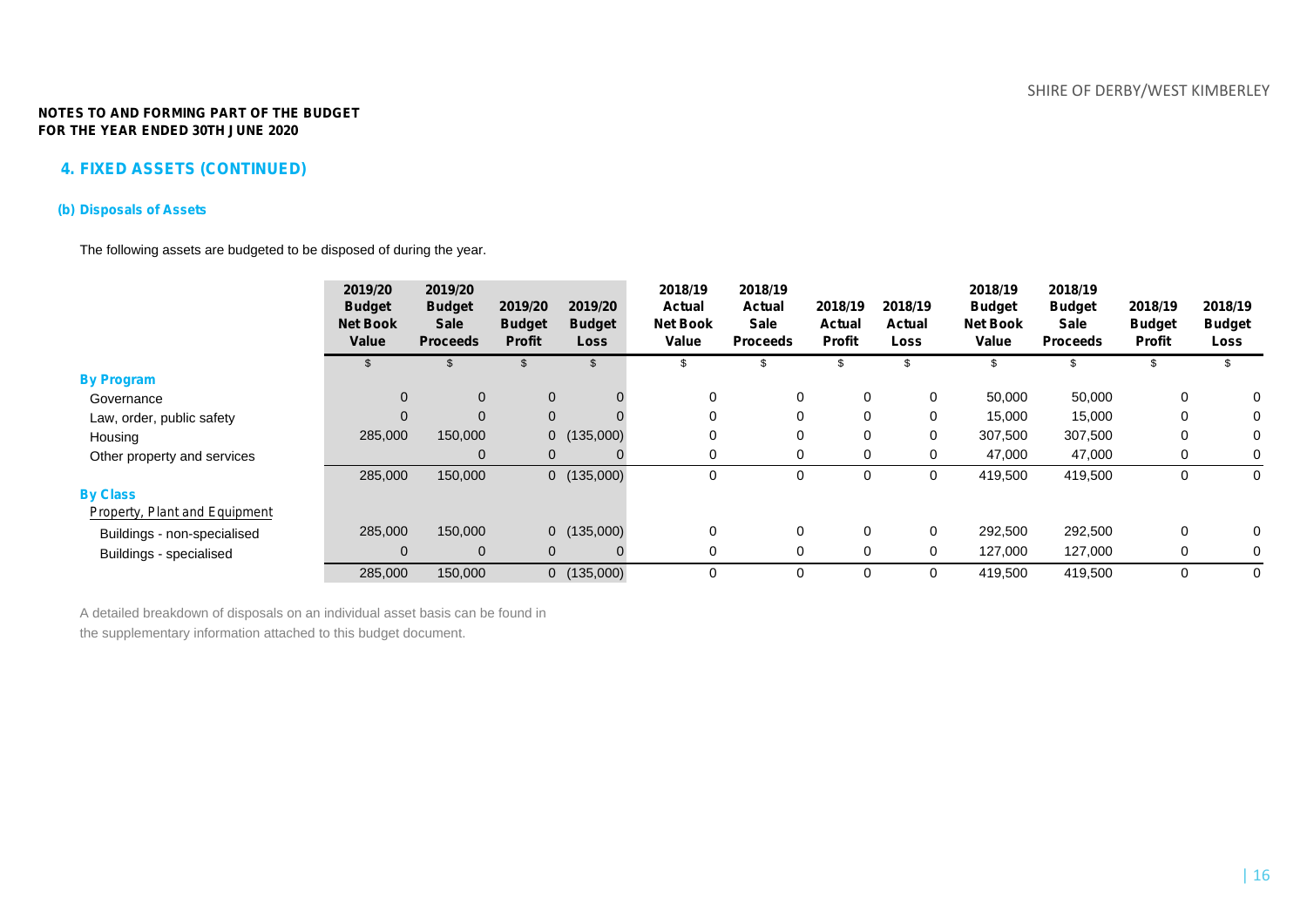# **5. ASSET DEPRECIATION**

|                                  | <b>Budget</b> | <b>Actual</b> | <b>Budget</b> |  |
|----------------------------------|---------------|---------------|---------------|--|
|                                  | \$            | \$            | \$            |  |
| <b>By Program</b>                |               |               |               |  |
| Governance                       | $\Omega$      | 49,249        | 71,700        |  |
| Law, order, public safety        | 25,233        | 25,233        | 34,900        |  |
| Health                           | 24,246        | 24,246        | 22,700        |  |
| Education and welfare            | 53,028        | 53,028        | 56,300        |  |
| Housing                          | 166,733       | 166,733       | 170,000       |  |
| Community amenities              | 710,062       | 710,062       | 733,600       |  |
| Recreation and culture           | 804,731       | 804,732       | 711,900       |  |
| Transport                        | 6,381,398     | 4,495,400     | 6,899,700     |  |
| Economic services                | 112,755       | 112,755       | 123,900       |  |
| Other property and services      | 276,007       | 226,757       | 193,500       |  |
|                                  | 8,554,193     | 6,668,195     | 9,018,200     |  |
| <b>By Class</b>                  |               |               |               |  |
| Buildings - non-specialised      | 730,382       | 569,350       | 770,000       |  |
| Furniture and equipment          | 30,354        | 23,661        | 32,000        |  |
| Plant and equipment              | 256,108       | 199,642       | 270,000       |  |
| Infrastructure - Roads           | 5,264,440     | 4,103,755     | 5,550,000     |  |
| Infrastructure - Footpaths       | 137,539       | 107,215       | 145,000       |  |
| Infrastructure - Drainage        | 659,241       | 513,894       | 695,000       |  |
| Infrastructure - Parks and Ovals | 1,476,129     | 1,150,678     | 1,556,200     |  |
|                                  | 8,554,193     | 6,668,195     | 9,018,200     |  |

# **SIGNIFICANT ACCOUNTING POLICIES**

The depreciable amount of all fixed assets including buildings An asset's carrying amount is written down immediately to its basis over the individual asset's useful life from the time the its estimated recoverable amount. asset is held ready for use. Leasehold improvements are depreciated over the shorter of either the unexpired period of the Gains and losses on disposals are determined by comparing lease or the estimated useful life of the improvements. proceeds with the carrying amount. These gains and losses are

The assets residual values and useful lives are reviewed, and adjusted if appropriate, at the end of each reporting period. **RECOGNITION OF ASSETS**

Major depreciation periods used for each class of depreciable \$5,000 are not recognised as an asset in accordance with asset are: *Financial Management Regulation 17A (5)*. These assets are

| <b>Buildings</b>              | 25 to 40 years |
|-------------------------------|----------------|
| Furniture and equipment       | 3 to 10 years  |
| Plant and equipment           | 4 to 15 years  |
| Sealed road pavement          | 40 years       |
| <b>Bituminous seals</b>       | 15 years       |
| Asphalt surfaces              | 15 years       |
| <b>Gravel sheet</b>           | 8 years        |
| Footpaths                     | 15 years       |
| Car parks                     | 25 years       |
| Drainage                      | 35 years       |
| Airport electrical facilities | 10 years       |
| Airport runways, aprons and   |                |
| taxiways                      | 8 years        |
| Signage                       | 5 years        |
| Other infrastructure assets   | 10 years       |

### **DEPRECIATION DEPRECIATION (CONTINUED)**

but excluding freehold land, are depreciated on a straight-line recoverable amount if the asset's carrying amount is greater than

**2019/20 2018/19 2018/19**

included in profit or loss in the period which they arise.

Assets for which the fair value as at the date of acquisition is under expensed immediately.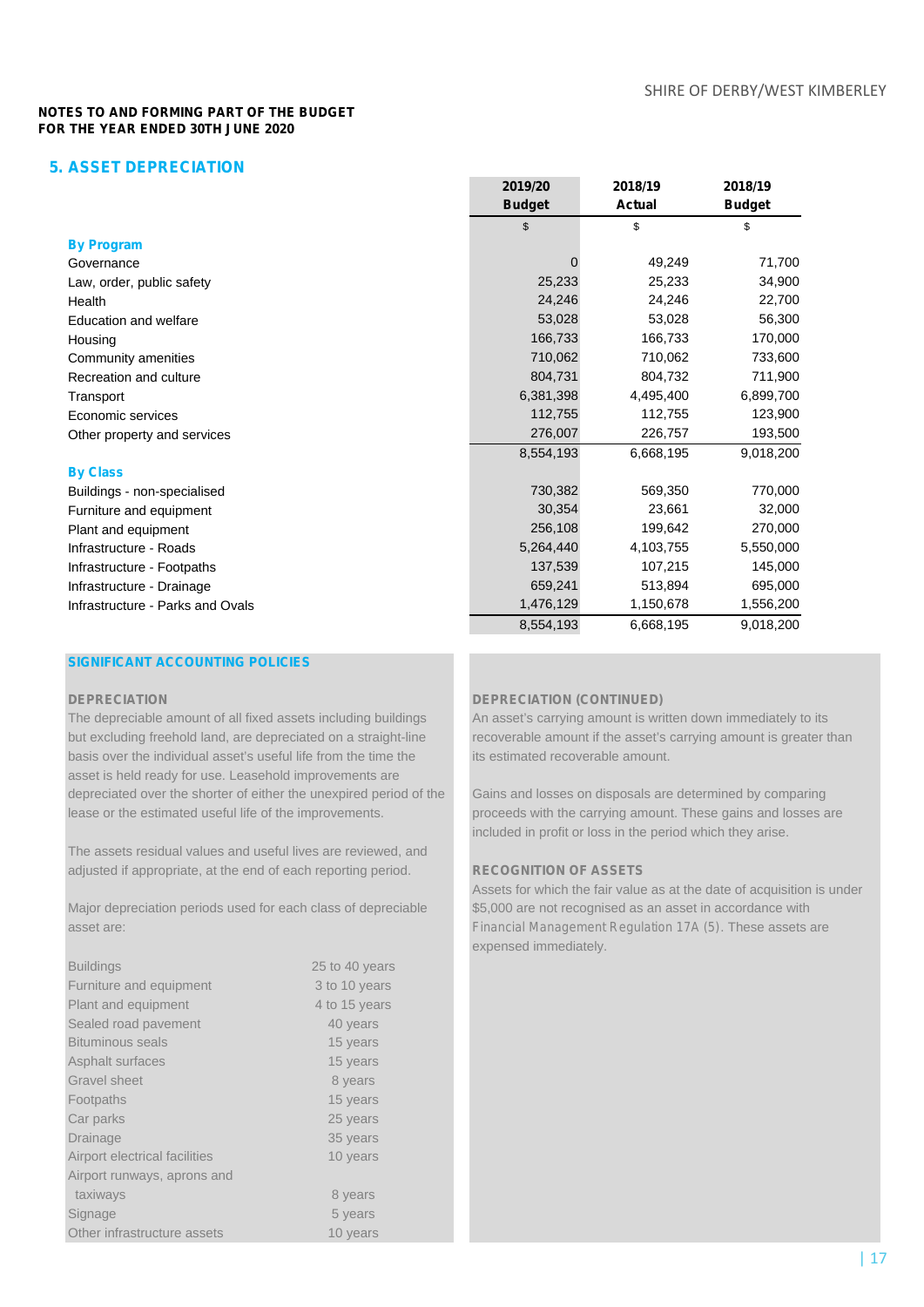### **6. INFORMATION ON BORROWINGS**

### **(a) Borrowing repayments**

Movement in borrowings and interest between the beginning and the end of the current financial year.

|                                                              |               | 2019/20       | 2019/20       | 2019/20       | <b>Budget</b>    |                  | 2018/19    | 2018/19    | 2018/19    | Actual       |               | 2018/19       | 2018/19       | 2018/19       | <b>Budget</b> |
|--------------------------------------------------------------|---------------|---------------|---------------|---------------|------------------|------------------|------------|------------|------------|--------------|---------------|---------------|---------------|---------------|---------------|
|                                                              | <b>Budget</b> | <b>Budget</b> | <b>Budget</b> | <b>Budget</b> | <b>Principal</b> | Actual           | Actual     | Actual     | Actual     | Principal    | <b>Budget</b> | <b>Budget</b> | <b>Budget</b> | <b>Budget</b> | Principal     |
|                                                              | Principal     | <b>New</b>    | Principal     | Interest      | outstanding      | Principal        | <b>New</b> | Principal  | Interest   | outstanding  | Principal     | <b>New</b>    | Principal     | Interest      | outstanding   |
| <b>Purpose</b>                                               | 1 July 2019   | loans         | repayments    | repayments    | 30 June 2020     | <b>July 2018</b> | loans      | repayments | repayments | 30 June 2019 | 1 July 2018   | loans         | repayments    | repayments    | 30 June 2019  |
|                                                              |               |               |               |               |                  |                  |            |            |            |              |               |               |               |               |               |
| Housing                                                      |               |               |               |               |                  |                  |            |            |            |              |               |               |               |               |               |
| Loan 136 - Staff Housing                                     | 117,945       | $\mathbf{0}$  | 20,646        | 7.404         | 97,299           | 137,301          | $\Omega$   | 19,356     | 8,694      | 117.945      | 117,962       | $\Omega$      | 22,400        | 5.200         | 95,562        |
| Loan 146 - Staff Housing                                     | 652,881       | $\mathbf{0}$  | 42,630        | 40,663        | 610,251          | 687,881          | $\Omega$   | 35,000     | 40,000     | 652.881      | 689,308       | $\mathbf 0$   | 37.600        | 45,700        | 651,708       |
| Loan 148 - Staff Housing                                     | 306,437       | $\Omega$      | 25,703        | 20,070        | 280,734          | 308,005          | $\Omega$   | 1.568      | 10,000     | 306,437      | 326,707       | $\mathbf 0$   | 15,900        | 14,700        | 310,807       |
| <b>Recreation and culture</b>                                |               |               |               |               |                  |                  |            |            |            |              |               |               |               |               |               |
| Loan 135 - Civic Centre Renovations                          | 49,055        | $\Omega$      | 32,264        | 2,186         | 16,791           | 78,833           | $\Omega$   | 29,778     | 4,714      | 49,055       | 79,362        | $\mathbf{0}$  | 30,600        | 3,900         | 48,762        |
| <b>Transport</b>                                             |               |               |               |               |                  |                  |            |            |            |              |               |               |               |               |               |
| Loan 145 - Wharf Fenders and Boat Ramp                       | 253,528       | $\Omega$      | 34,855        | 24,956        | 218,673          | 275.608          | $\Omega$   | 22,080     | 17,787     | 253,528      | 274,878       | $\Omega$      |               | 67,300        | 274,878       |
| Loan 150 - Derby Airport Infrastructure                      | 5,315,200     |               | 5,315,200     | 92,883        |                  | 5,315,200        | $\Omega$   |            | 92,883     | 5,315,200    | 5,313,833     | $\Omega$      |               | 74,300        | 5,313,833     |
| Loan 152 - Refinance Derby Airport<br>Infrastructure & Wharf | O             | 2,000,000     | 86,491        | 30,000        | 1,913,509        |                  |            |            | $\Omega$   | $\Omega$     | 0             | $\Omega$      |               | - 0           | $\Omega$      |
| Loan 151 - Fitzroy Airport Infratructure                     | 378,892       | $\Omega$      | 52,891        | 16,373        | 326,001          | 396,000          | $\Omega$   | 17,108     | 5,980      | 378,892      | 395,898       | $\Omega$      | 33,500        | 14,800        | 362,398       |
| <b>Economic services</b>                                     |               |               |               |               |                  |                  |            |            |            |              |               |               |               |               |               |
| Loan 149 - Derby Visitors Centre                             | 383,047       | $\Omega$      | 32,129        | 25,087        | 350,918          | 405,047          | $\Omega$   | 22,000     | 12,929     | 383,047      | 382,891       | $\Omega$      | 20,700        | 17,400        | 362,191       |
|                                                              | 7,456,985     | 2,000,000     | 5,642,809     | 259,622       | 3,814,176        | 7,603,875        | $\Omega$   | 146,890    | 192,987    | 7,456,985    | 7,580,839     | $\Omega$      | 160,700       | 243,300       | 7,420,139     |
|                                                              |               |               |               |               |                  |                  |            |            |            |              |               |               |               |               |               |
|                                                              | 7,456,985     | 2,000,000     | 5,642,809     | 259,622       | 3,814,176        | 7,603,875        | $\Omega$   | 146,890    | 192,987    | 7,456,985    | 7,580,839     | $\Omega$      | 160,700       | 243,300       | 7,420,139     |

All borrowing repayments will be financed by general purpose revenue. The self supporting loan(s) repayment will be fully reimbursed.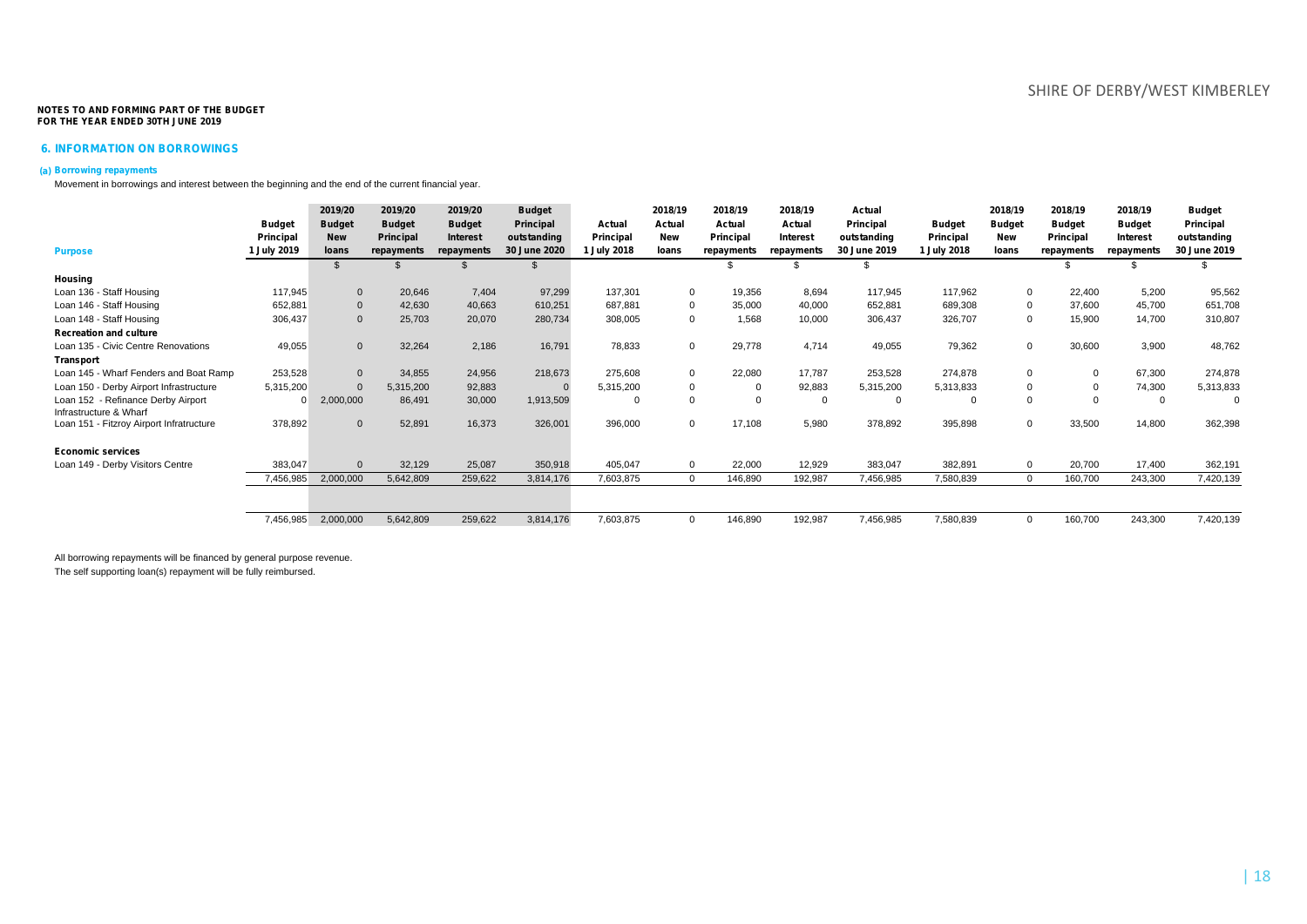2,000,000 (2,815,200) 329,829

### **NOTES TO AND FORMING PART OF THE BUDGET FOR THE YEAR ENDED 30TH JUNE 2020**

# **6. INFORMATION ON BORROWINGS (CONTINUED)**

### **(b) Refinancing of Borrowings - 2019/20**

In accordance with FM Reg 29(e) the Shire has resolved to refinance a loan in the budget year.

### *(i) Original Debenture*

| <b>Particulars/Purpose</b>                              | Objectives of<br>Refinancing | <b>Reasons for</b><br>Refinancing | <b>Institution</b>     | Loan<br>type            | Term<br>(years)             | <b>Interest</b><br>rate                | <b>Total</b><br>interest &<br>charges |
|---------------------------------------------------------|------------------------------|-----------------------------------|------------------------|-------------------------|-----------------------------|----------------------------------------|---------------------------------------|
| Loan 152 - Derby<br>Airport and Wharf<br>infrastructure | Longer term<br>financing     | Improve short<br>term liquidity   | <b>WATC</b>            | Debenture               | 1                           | $\%$<br>2.3%                           | \$<br>185,766                         |
| (ii) Refinanced Debenture                               |                              |                                   |                        |                         | <b>Amount</b>               | Amount                                 | 185,766<br>Total                      |
| <b>Particulars/Purpose</b>                              | <b>Institution</b>           | Loan<br>type                      | <b>Term</b><br>(years) | <b>Interest</b><br>rate | to be<br><b>Refinanced</b>  | <b>Principal varies</b><br>to original | interest &<br>charges                 |
| Loan 152 - Derby<br>Airport and Wharf<br>infrastructure | <b>WATC</b>                  | Debenture                         | 40                     | %<br>3.0%               | $\mathfrak{L}$<br>2,000,000 | $\mathfrak{L}$<br>(2,815,200)          | \$<br>329,829                         |

### **(c) Unspent borrowings**

| <b>Loan Details</b>                    | Purpose of the<br>loan   | Year Ioan<br>taken | Amount<br>b/fwd. | <b>Amount</b><br>used<br>2019/20<br><b>Budget</b> | Amount as<br>at 30th June<br>2020 |
|----------------------------------------|--------------------------|--------------------|------------------|---------------------------------------------------|-----------------------------------|
| Loan 152 Derby<br>Wharf Infrastructure | Improvements to<br>Wharf | 2017/18            | \$<br>803.226    | (803.226)                                         | \$                                |
|                                        |                          |                    | 803,226          | (803, 226)                                        |                                   |

### **(d) Credit Facilities**

|                                        | 2019/20<br><b>Budget</b> | 2018/19<br><b>Actual</b> | 2018/19<br><b>Budget</b> |
|----------------------------------------|--------------------------|--------------------------|--------------------------|
|                                        | \$                       | \$                       | \$                       |
| Undrawn borrowing facilities           |                          |                          |                          |
| credit standby arrangements            |                          |                          |                          |
| Bank overdraft limit                   |                          |                          | 0                        |
| Bank overdraft at balance date         |                          |                          | 0                        |
| Credit card limit                      | 50,000                   | 50,000                   | 50,000                   |
| Total amount of credit unused          | 50,000                   | 50.000                   | 50,000                   |
| Loan facilities                        |                          |                          |                          |
| Loan facilities in use at balance date | 3,814,176                | 7,456,985                | 7,420,139                |
| Unused Ioan facilities at balance date |                          | 803,226                  | 0                        |

# **SIGNIFICANT ACCOUNTING POLICIES**

### **BORROWING COSTS**

Borrowing costs are recognised as an expense when incurred except where they are directly attributable to the acquisition, construction or production of a qualifying asset. Where this is the case, they are capitalised as part of the cost of the particular asset until such time as the asset is substantially ready for its intended use or sale.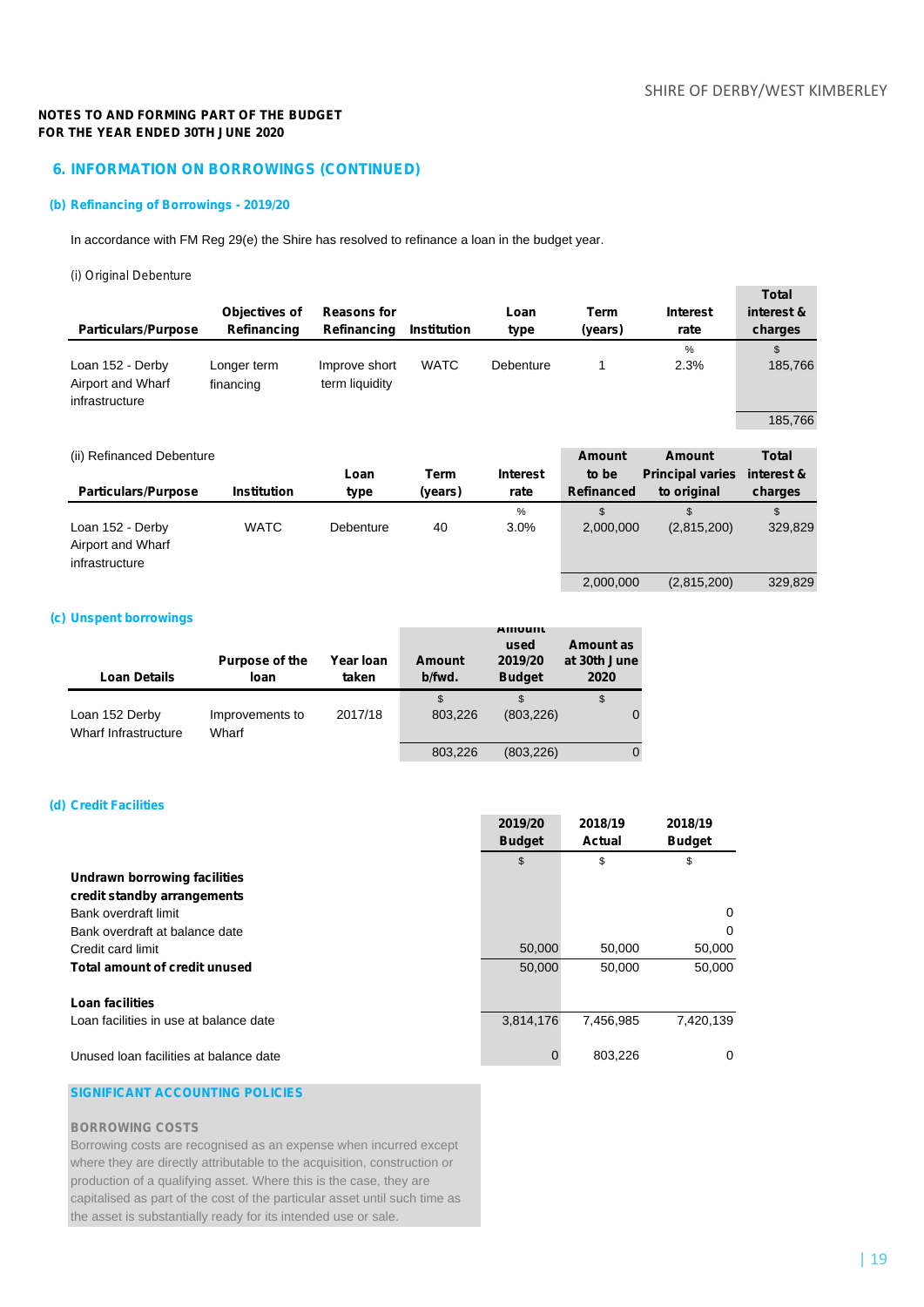### **7. CASH BACKED RESERVES**

### **(a) Cash Backed Reserves - Movement**

|                         | 2019/20        |               | 2019/20       | 2019/20        | 2018/19        |               | 2018/19     | 2018/19        | 2018/19        |               | 2018/19             | 2018/19        |
|-------------------------|----------------|---------------|---------------|----------------|----------------|---------------|-------------|----------------|----------------|---------------|---------------------|----------------|
|                         | <b>Budget</b>  | 2019/20       | <b>Budget</b> | <b>Budget</b>  | Actual         | 2018/19       | Actual      | Actual         | <b>Budget</b>  | 2018/19       | <b>Budget</b>       | <b>Budget</b>  |
|                         | Opening        | <b>Budget</b> | Transfer      | <b>Closing</b> | Opening        | <b>Actual</b> | Transfer    | <b>Closing</b> | Opening        | <b>Budget</b> | <b>Transfer</b>     | <b>Closing</b> |
|                         | <b>Balance</b> | Transfer to   | (from)        | <b>Balance</b> | <b>Balance</b> | Transfer to   | (from)      | <b>Balance</b> | <b>Balance</b> | Transfer to   | (from)              | <b>Balance</b> |
|                         |                |               |               |                |                |               |             |                |                |               |                     |                |
| Leave                   | 452,441        | $\mathbf 0$   | (20,000)      | 432,441        | 452,441        | 0             | 0           | 452,441        | 452,400        | $\mathbf 0$   | 0                   | 452,400        |
| Office building         | 814,511        | $\mathbf{0}$  | 0             | 814,511        | 814,511        | $\Omega$      | $\Omega$    | 814,511        | 814,500        | 0             | (50,000)            | 764,500        |
| Airport                 | 28,456         | $\mathbf{0}$  | 0             | 28,456         | 28,456         | 0             | 0           | 28,456         | 28,500         | $\mathbf 0$   | (28, 500)           |                |
| Wharf maintenance       | 3,721          | $\mathbf 0$   | 0             | 3,721          | 3,721          | $\Omega$      | 0           | 3,721          | 3,700          | 0             | (3,700)             |                |
| Economic development    | 19,935         | $\Omega$      | $\mathbf{0}$  | 19,935         | 19,935         | $\Omega$      | $\Omega$    | 19,935         | 19,900         | 0             | (19,900)            | $\Omega$       |
| Fitzroy resource centre | 46,771         | $\mathbf{0}$  | 0             | 46,771         | 46,771         | $\Omega$      | 0           | 46,771         | 46,800         | 0             | 0                   | 46,800         |
| Staff housing           | 159,965        | $\mathbf 0$   | 0             | 159,965        | 159,965        | $\Omega$      | $\mathbf 0$ | 159,965        | 160,000        | $\mathbf 0$   |                     | 160,000        |
| Energy developments     | 26,852         |               | $\mathbf{0}$  | 26,852         | 26,852         | $\Omega$      | 0           | 26,852         | 26,900         | 0             | (26,900)            | 0              |
| Capital works           | 0              | 288,465       | 0             | 288,465        | $\Omega$       | $\Omega$      |             |                | 0              | 1,001,600     | (798,000)           | 203,600        |
| Unspent grants          | 0              | $\Omega$      | $\Omega$      |                | $\mathbf 0$    | $\Omega$      |             | 0              | 5,375,500      | 286,300       | (5,375,500)         | 286,300        |
|                         | 1,552,652      | 288,465       | (20,000)      | 1,821,117      | 1,552,652      | $\Omega$      |             | 1,552,652      | 6,928,200      |               | (6,302,500) 287,900 | 1,913,600      |

### **(b) Cash Backed Reserves - Purposes**

In accordance with Council resolutions in relation to each reserve account, the purpose for which the reserves are set aside are as follows:

| date of use | Purpose of the reserve                                                                                                                                                                                                              |
|-------------|-------------------------------------------------------------------------------------------------------------------------------------------------------------------------------------------------------------------------------------|
| ongoing     | To be used to fund annual and long service leave requirements                                                                                                                                                                       |
| ongoing     | To be used to fund the new Derby administration building                                                                                                                                                                            |
| ongoing     | To be used to fund airport capital works, primarily bitumen resealing                                                                                                                                                               |
| ongoing     | To be used to carry out wharf maintenance                                                                                                                                                                                           |
| ongoing     | To promote economic development within the Shire                                                                                                                                                                                    |
| ongoing     | To be used to quarantine funds received from the lease of the FX Recreation Hall to be utilised for<br>any upgrade works                                                                                                            |
| ongoing     | To be used for the construction of staff housing                                                                                                                                                                                    |
| ongoing     | To administer the funds provided by Energy Developments Limited to create lasting value<br>throughout the West Kimberley by contributing to not-for-profit projects or activities that benefit the<br>Shire of Derby/West Kimberley |
| ongoing     | To help with the construction/maintenance of major capital works                                                                                                                                                                    |
| ongoing     | To be used to quarantine unspent grant funds and contributions at the end of each financial year                                                                                                                                    |
|             | Anticipated                                                                                                                                                                                                                         |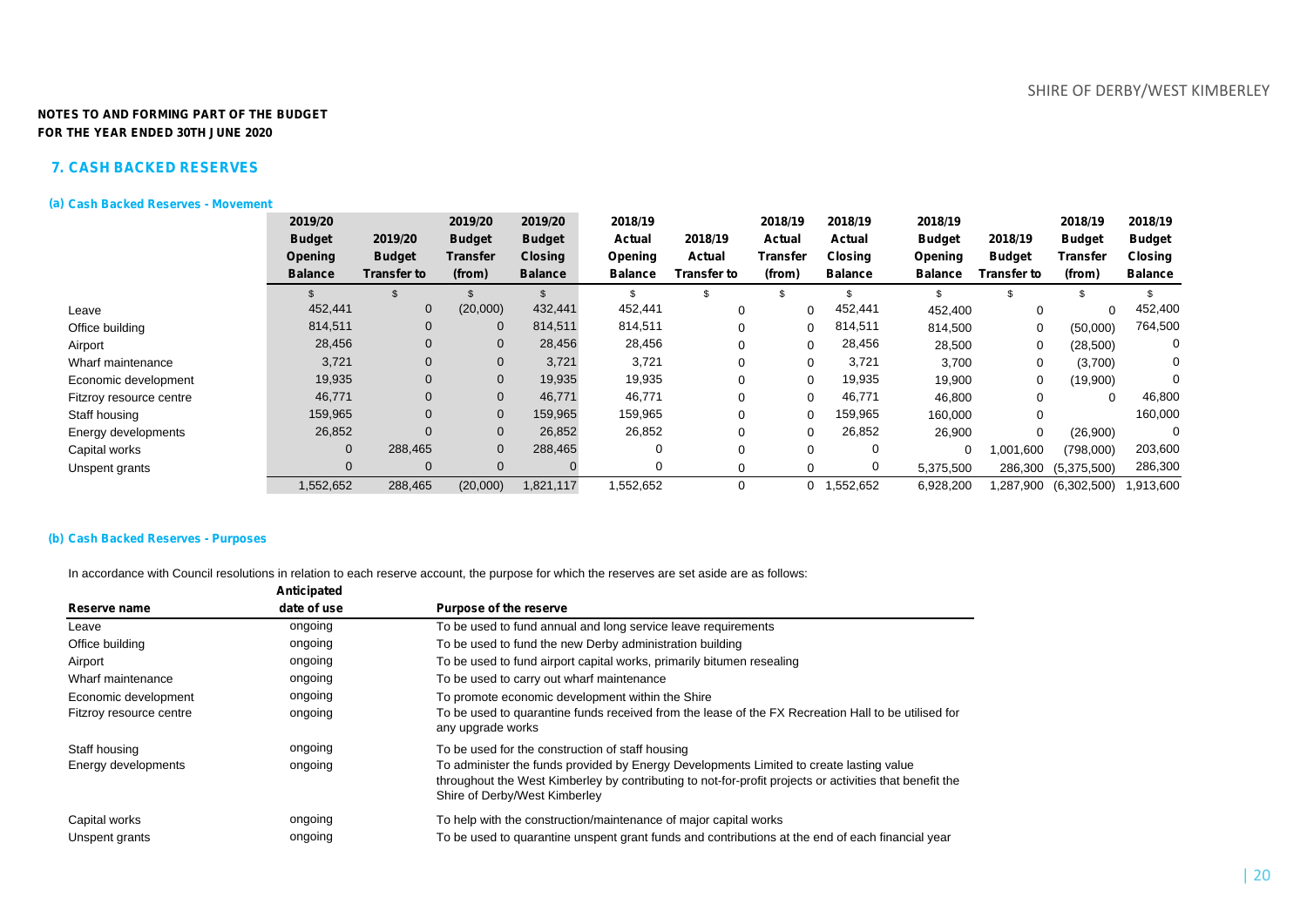# **8. FEES & CHARGES REVENUE**

|                                                               | 2019/20<br><b>Budget</b> | 2018/19<br><b>Actual</b> | 2018/19<br><b>Budget</b> |
|---------------------------------------------------------------|--------------------------|--------------------------|--------------------------|
|                                                               | \$                       | \$                       | \$                       |
| Governance                                                    | $\Omega$                 | 16,686                   | 37,600                   |
| General purpose funding                                       | 15,000                   | 13,755                   | 15,000                   |
| Law, order, public safety                                     | 26,300                   | 18,766                   | 25,200                   |
| Health                                                        | 34,000                   | 45,705                   | 30,000                   |
| <b>Education and welfare</b>                                  | $\Omega$                 | $\Omega$                 | 4,000                    |
| Housing                                                       | 78,890                   | 11,444                   | 16,100                   |
| Community amenities                                           | 1,801,700                | 1,871,351                | 1,877,300                |
| Recreation and culture                                        | 116,300                  | 128,595                  | 213,400                  |
| Transport                                                     | 1,510,300                | 1,694,680                | 1,436,500                |
| Economic services                                             | 94,400                   | 21,186                   | 47,100                   |
| Other property and services                                   | 22,450                   | 39,147                   | 52,300                   |
|                                                               | 3,699,340                | 3,861,315                | 3,754,500                |
| <b>9. GRANT REVENUE</b>                                       |                          |                          |                          |
| Grants, subsidies and contributions are included as operating |                          |                          |                          |
| revenues in the Statement of Comprehensive Income:            |                          |                          |                          |
| <b>By Program:</b>                                            |                          |                          |                          |
| Operating grants, subsidies and contributions                 |                          |                          |                          |
| General purpose funding                                       | 2,779,270                | 4,269,697                | 1,970,000                |
| Health                                                        | 661,288                  | 489,835                  | 492,000                  |
| <b>Education and welfare</b>                                  | 494,590                  | 127,399                  | 362,000                  |
| Recreation and culture                                        | 94,500                   | 27,165                   | 34,300                   |
| Transport                                                     | 2,794,230                | 1,661,020                | 551,000                  |
| Other property and services                                   | $\Omega$                 | 8,782                    | 8,000                    |
|                                                               | 6,823,878                | 6,583,898                | 3,417,300                |
| Non-operating grants, subsidies and contributions             |                          |                          |                          |
| Law, order, public safety                                     | 414,078                  | $\pmb{0}$                | 231,000                  |
| Recreation and culture                                        | 0                        | 158,789                  | 168,800                  |
| Transport                                                     | 3,225,890                | 5,762,713                | 9,579,900                |
|                                                               | 3,639,968                | 5,921,502                | 9,979,700                |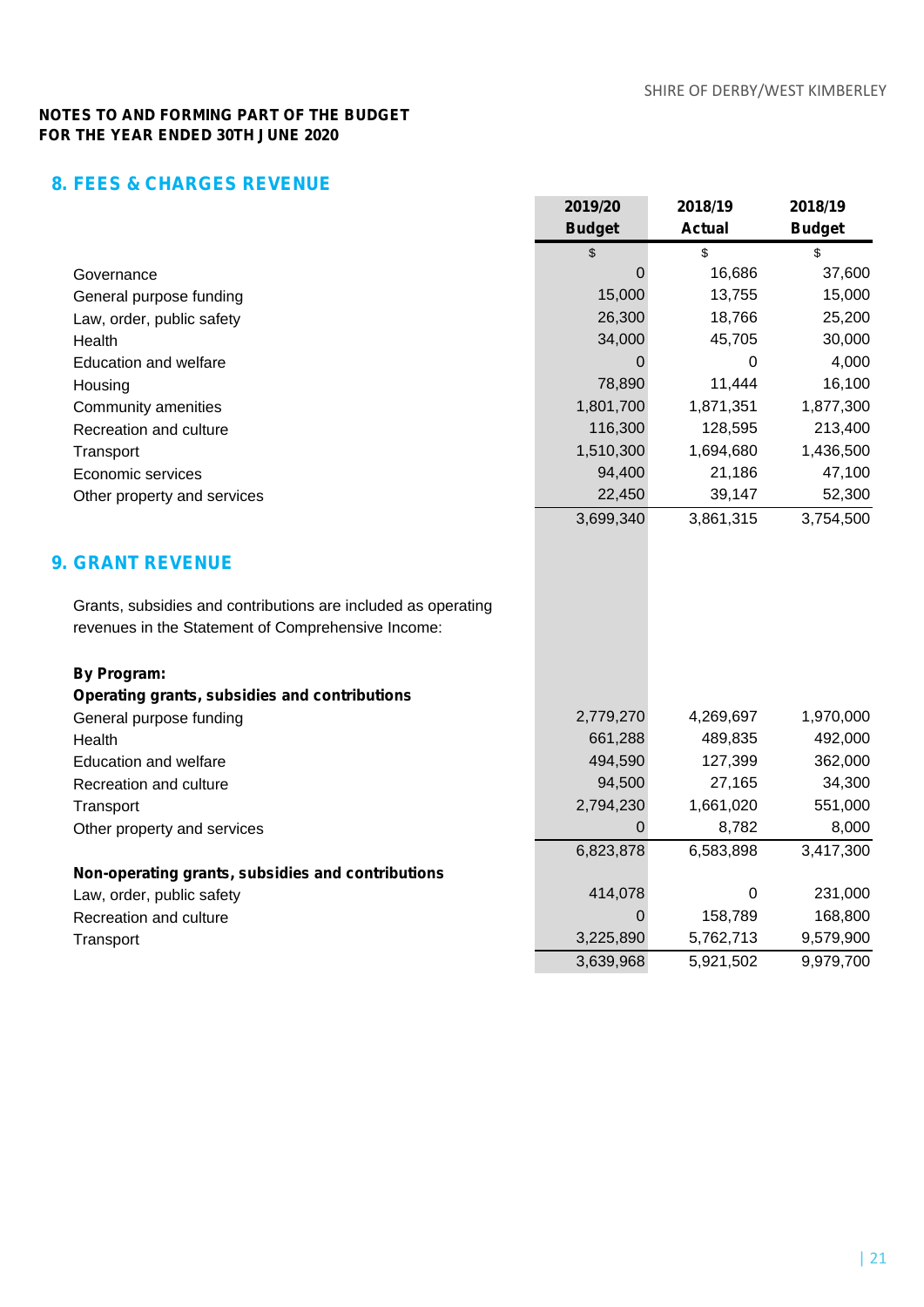# **10. OTHER INFORMATION**

|                                        | 2019/20<br><b>Budget</b> | 2018/19<br><b>Actual</b> | 2018/19<br><b>Budget</b> |
|----------------------------------------|--------------------------|--------------------------|--------------------------|
| The net result includes as revenues    | \$                       | \$                       | \$                       |
| (a) Interest earnings                  |                          |                          |                          |
| Cash and cash equivalents              |                          |                          |                          |
| - Other funds                          | 98,000                   | 178,972                  | 95,000                   |
| Other interest revenue (refer note 1b) | 222,075                  | 212,086                  | 211,500                  |
|                                        | 320,075                  | 391,058                  | 306,500                  |
| (b) Other revenue                      |                          |                          |                          |
| Reimbursements and recoveries          | 112,109                  | 342,331                  | 0                        |
| Other                                  | 90,891                   | 293,661                  | 290,200                  |
|                                        | 203,000                  | 635,992                  | 290,200                  |
| The net result includes as expenses    |                          |                          |                          |
| (c) Auditors remuneration              |                          |                          |                          |
| Audit services                         | 65,000                   | 46,000                   | 65,000                   |
| Other services                         | 0                        | 77,000                   | 85,000                   |
|                                        | 65,000                   | 123,000                  | 150,000                  |
| (d) Interest expenses (finance costs)  |                          |                          |                          |
| Borrowings (refer Note 6(a))           | 259,622                  | 192,987                  | 243,300                  |
| Other                                  | 0                        | 0                        | 1,000                    |
|                                        | 259,622                  | 192,987                  | 244,300                  |
| (e) Elected members remuneration       |                          |                          |                          |
| Meeting fees                           | 148,500                  | 145,875                  | 148,500                  |
| President's allowance                  | 63,000                   | 62,727                   | 40,000                   |
| Deputy President's allowance           | 16,000                   | 9,604                    | 10,000                   |
| Telecommunications allowance           | 12,000                   | 9,333                    | 12,000                   |
|                                        | 239,500                  | 227,539                  | 210,500                  |
|                                        |                          |                          |                          |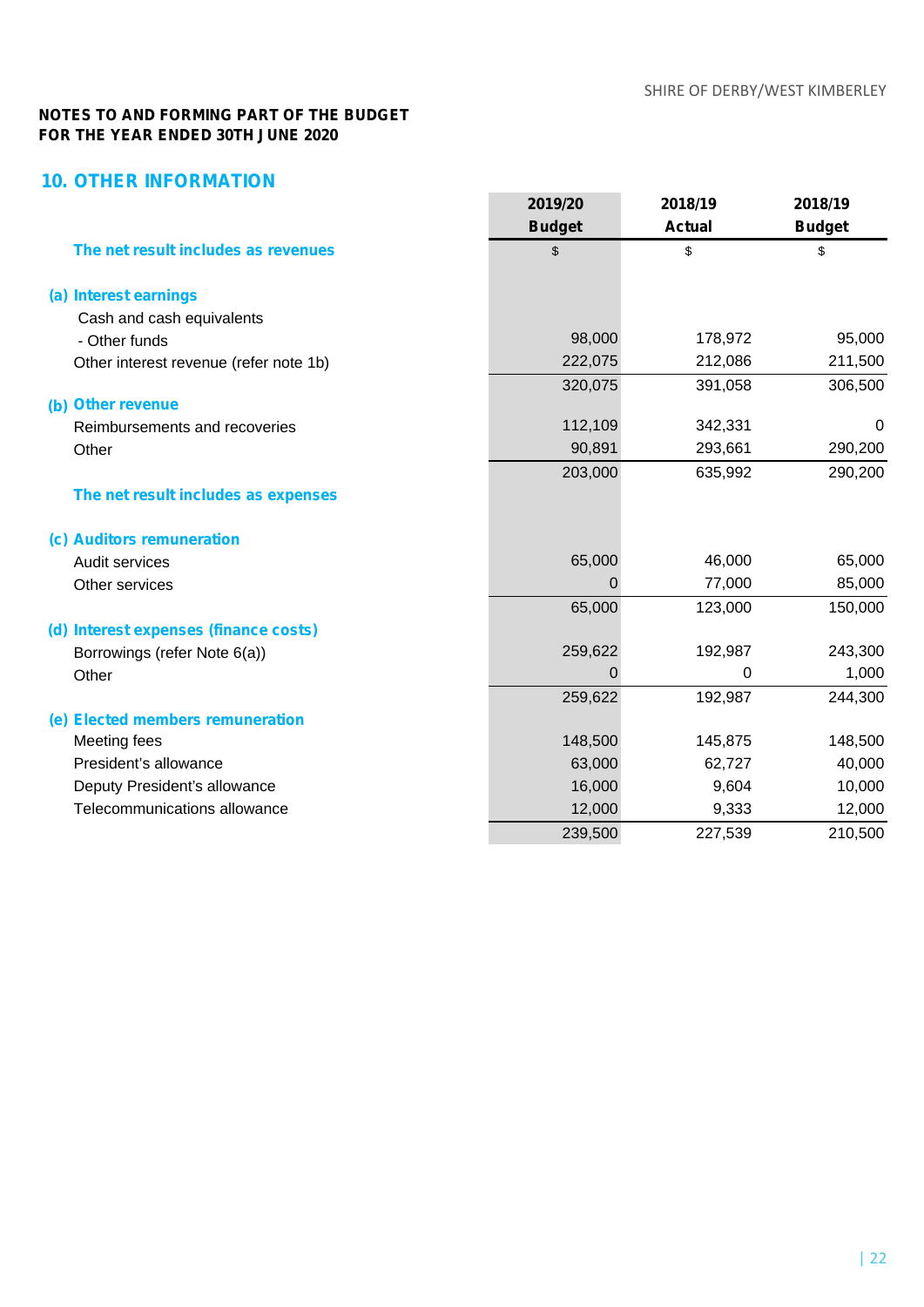# **11. MAJOR LAND TRANSACTIONS AND TRADING UNDERTAKINGS**

It is not anticipated the Shire will be party to any Major Land Transactions or Trading Undertakings during 2019/20.

# **12. INTERESTS IN JOINT ARRANGEMENTS**

It is not anticipated the Shire will be party to any joint venture arrangements during 2019/20.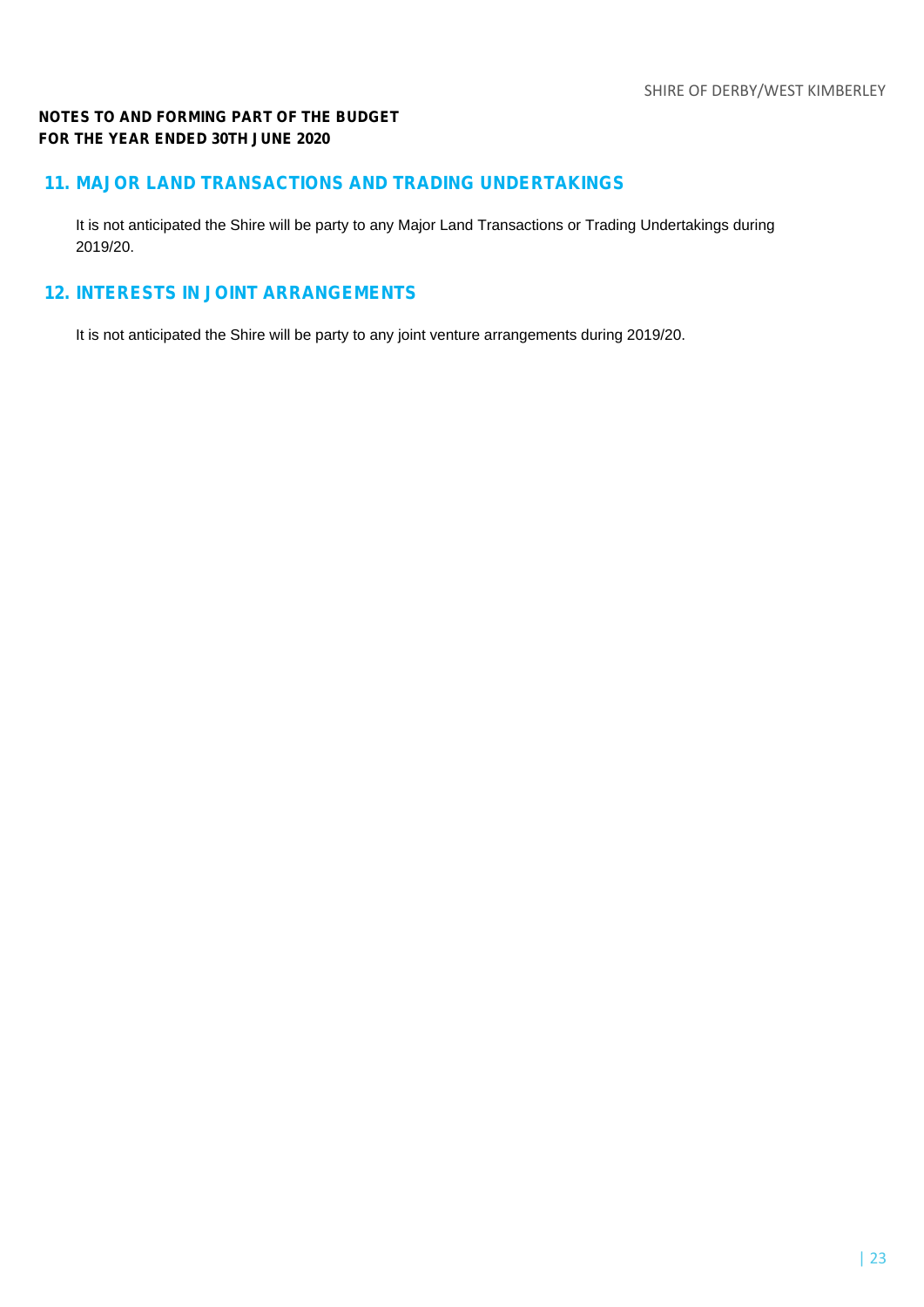# **13. TRUST FUNDS**

Funds held at balance date over which the local government has no control and which are not included in the financial statements are as follows: **Estimated Estimated Estimated**

|                            |                | Estimated | Estimated | Estimated    |
|----------------------------|----------------|-----------|-----------|--------------|
|                            | <b>Balance</b> | amounts   | amounts   | balance      |
| <b>Detail</b>              | 1 July 2019    | received  | paid      | 30 June 2020 |
|                            |                |           | ง         | \$           |
| <b>Deposits Nomination</b> |                | 240       | (240)     |              |
|                            |                | 240       | (240)     |              |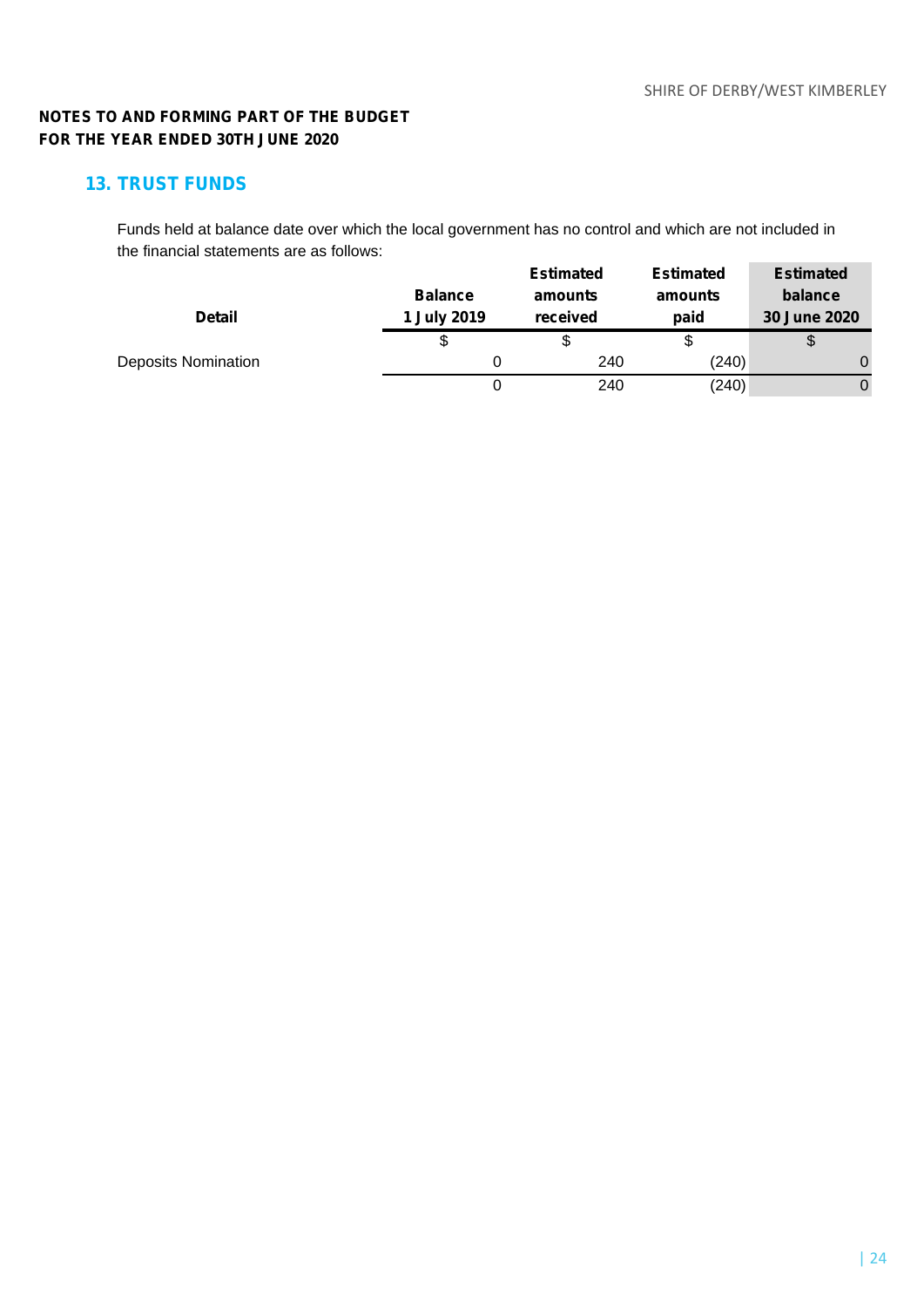# **14. SIGNIFICANT ACCOUNTING POLICIES - OTHER INFORMATION**

# **GOODS AND SERVICES TAX (GST) ROUNDING OFF FIGURES**

amount of GST, except where the amount of GST incurred nearest dollar. is not recoverable from the Australian Taxation Office (ATO). **COMPARATIVE FIGURES**

Receivables and payables are stated inclusive of GST adjusted to conform with changes in presentation for receivable or payable. The net amount of GST recoverable the current financial year. from, or payable to, the ATO is included with receivables or payables in the statement of financial position. **BUDGET COMPARATIVE FIGURES**

Cash flows are presented on a gross basis. The GST figures shown in the budget relate to the original components of cash flows arising from investing or budget estimate for the relevant item of disclosure. financing activities which are recoverable from, or payable to, the ATO are presented as operating cash flows. **REVENUE RECOGNITION**

The preparation of a budget in conformity with Australian Note 15. Accounting Standards requires management to make judgements, estimates and assumptions that effect the application of policies and reported amounts of assets and liabilities, income and expenses.

The estimates and associated assumptions are based on historical experience and various other factors that are believed to be reasonable under the circumstances; the results of which form the basis of making the judgements about carrying values of assets and liabilities that are not readily apparent from other sources. Actual results may differ from these estimates.

Revenues, expenses and assets are recognised net of the All figures shown in this statement are rounded to the

Where required, comparative figures have been

Unless otherwise stated, the budget comparative

Accounting Policies for the recognition of income and **CRITICAL ACCOUNTING ESTIMATES** revenue from contracts with customers is described in